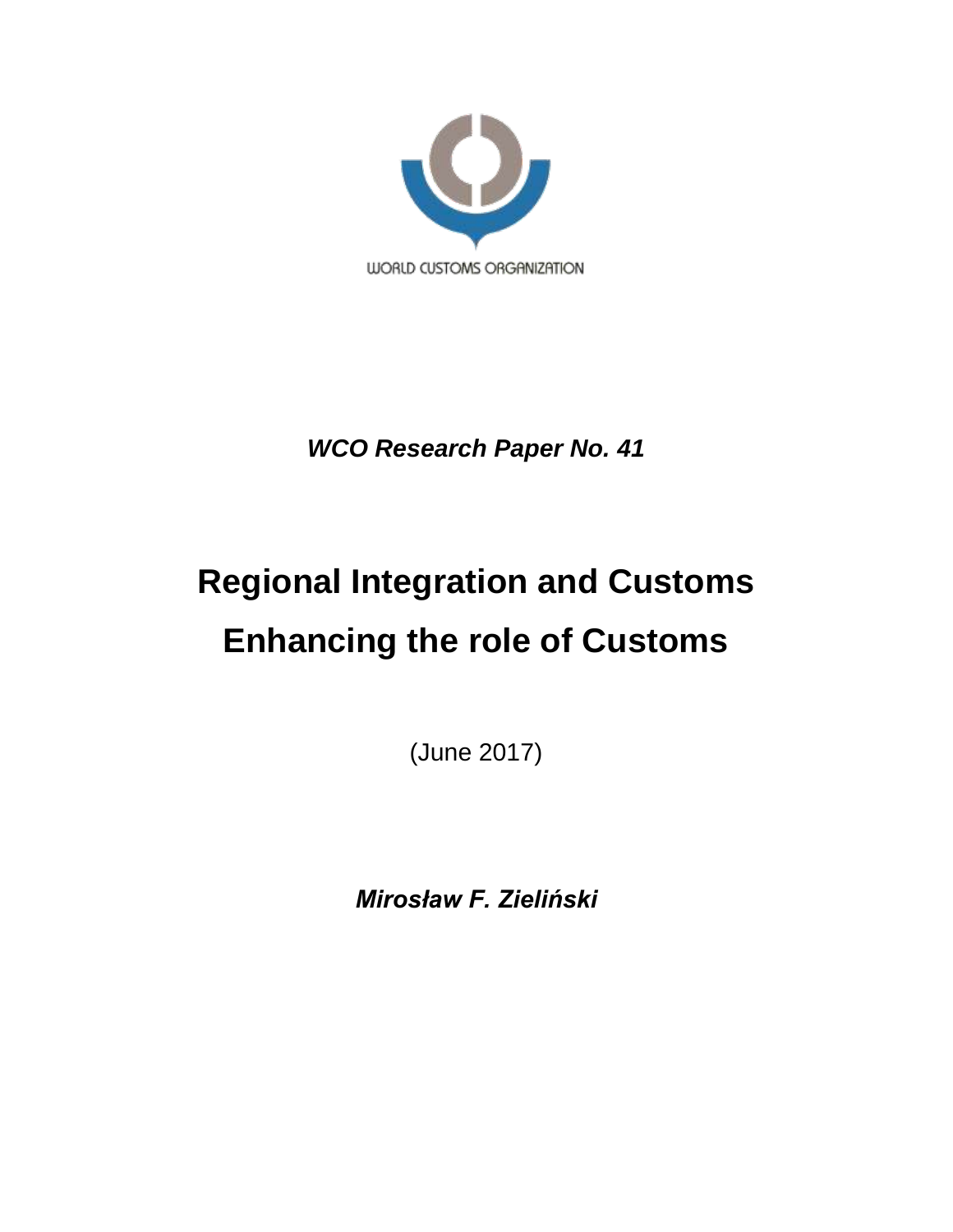## **Abstract**

### **Key words**

Customs, Trade, Regional Integration, Agreements, Customs Unions.

### **Acknowledgements**

This paper was written by Mirosław F. Zieliński in the framework of a WCO regional integration research project. The author is grateful to Members of the WCO Secretariat for their assistance in producing this paper.

### **Disclaimer**

The WCO Research Paper Series disseminates the findings of work in progress to encourage the exchange of ideas about Customs issues. The views and opinions presented in this paper are those of the author and do not necessarily reflect the views or policies of the WCO or WCO Members.

## **Abstract**

Regional integration is an important element of the political and economic landscape worldwide. The WCO and Customs contribute to the enhancement of regional integration and trade facilitation. This paper concentrates on Customs and trade tools which are essential to enhance revenue collection, safety and security. The WCO and Customs administrations can contribute to the achievement of economic and social development objectives.

#### **Note**

All WCO Research Papers are available on the WCO public website: [www.wcoomd.org.](http://www.wcoomd.org/) The author may be contacted via [research@wcoomd.org.](mailto:research@wcoomd.org)

Copyright © 2017 World Customs Organization. All rights reserved. Requests and enquiries concerning translation, reproduction and adaptation rights should be addressed to [copyright@wcoomd.org.](mailto:copyright@wcoomd.org)

-----------------------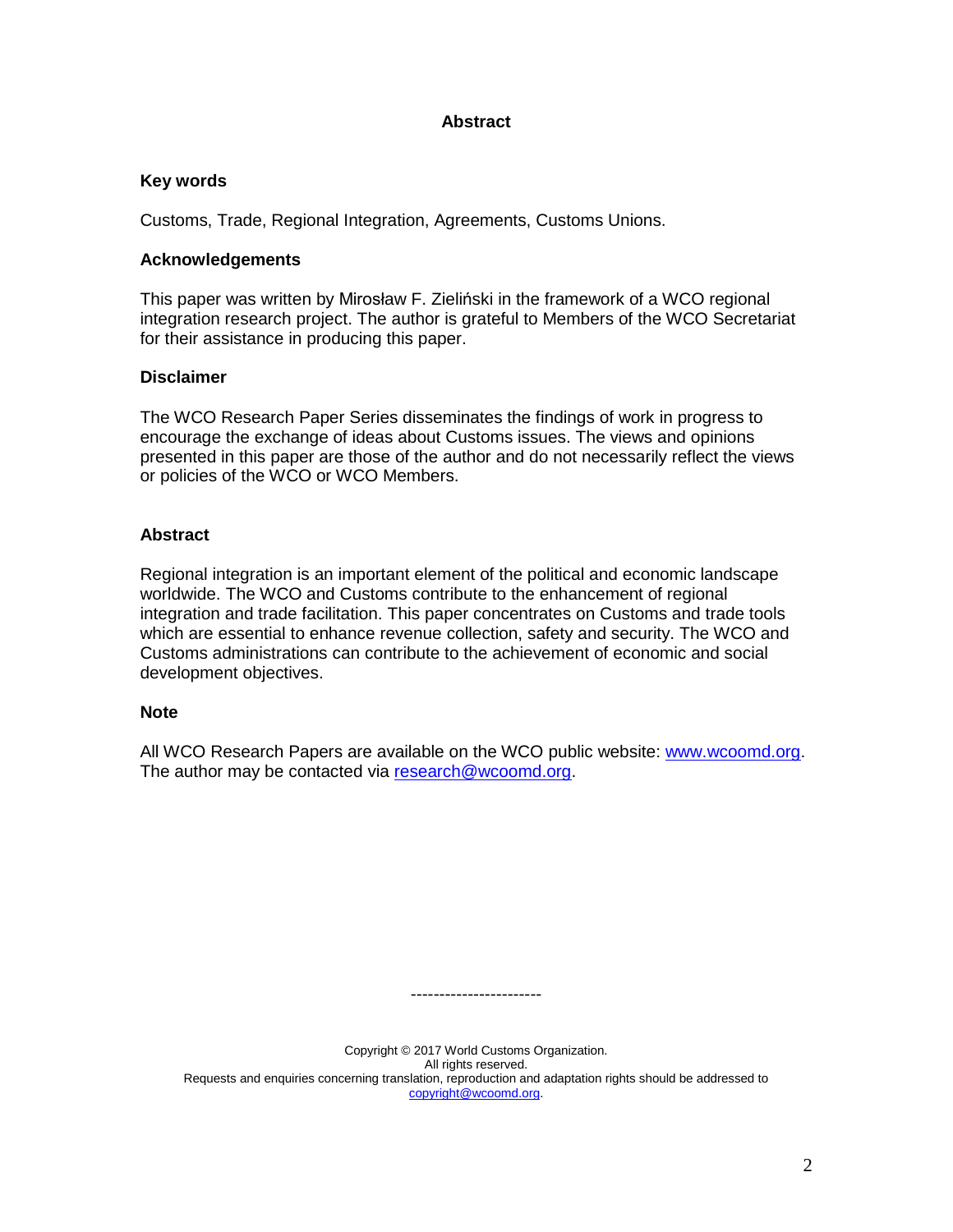# Table of Contents

- 1. Introduction
- 2. Theory
- 3. Multilateral trading system versus regional integration
- 4. Elements of regional integration agreements
	- 4.1. General principles
	- 4.2. Customs Union
		- 4.2.1. Customs Union structure
		- 4.2.2. Functioning of a Customs Union
- 5. WCO Strategic Plan, regional integration and Customs Union
- 6. Conclusions

Annex

List of the most pertinent issues related to discussions on the role and status of Customs Unions (Summary)

References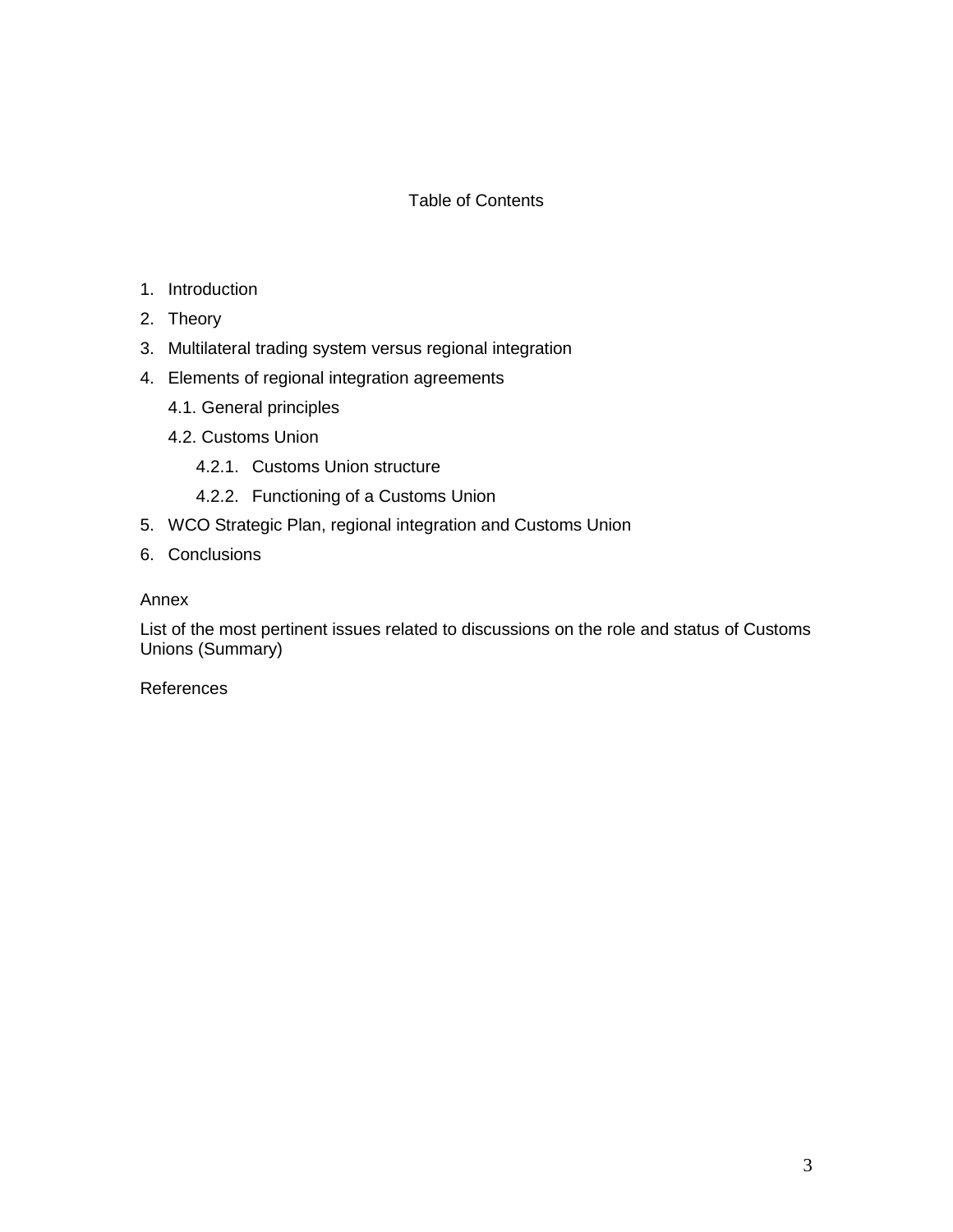#### **1. Introduction**

Regional integration has long been an important element of the political and economic landscape worldwide. The topic and its multifaceted elements have been extensively discussed at many WCO meetings (including the Council, Policy Commission, Committees, working groups, conferences and seminars). The main subjects have been the development of regional groupings (including Customs Unions) and their impact on the WCO. Numerous requests have come from Economic Unions/Customs Unions to participate in different capacities in the above-mentioned meetings. The WCO Members have expressed their interest in enhancing the role of WCO and Customs in supporting regional integration. It has been underlined that the WCO is a unique centre of expertise, and of knowledge of border procedures and trade facilitation. Customs is responsible for implementation of trade agreements and revenue collection (and also for taxation, safety and security, as far as the cross-border movements of goods are concerned). The WCO Policy Commission discussed the issue at its meetings in June 2013 (Doc. SP0450) and December 2013 (Doc. SP0466). Delegates underlined the importance of the role of Customs in regional integration and commended the work done by the Secretariat, especially the background documents (SP0441 and SP0446) and the research results published in the WCO Research Papers Series (Yasui 2013, 2014a, 2014b). Delegates asked the Secretariat to continue the work on the role of Customs in supporting regional integration.

In December 2013, a delegate underlined the importance of the work done by the WCO for the Eurasian Union, and the Secretariat's commitment to support regional integration initiatives (Doc. SP0466E1b, paragraphs 69 and 70).

In 2014 and 2015, the discussion on regional integration continued in the framework of the Permanent Technical Committee (PTC). Members commended the work done by the Secretariat and encouraged it to continue. The significance of Customs in regional integration projects was underlined again. The WCO regions were asked to support the Secretariat.

Two WCO conferences focused on regional integration. The PICARD Conference in September 2013, held in Saint Petersburg, included the session "The impact on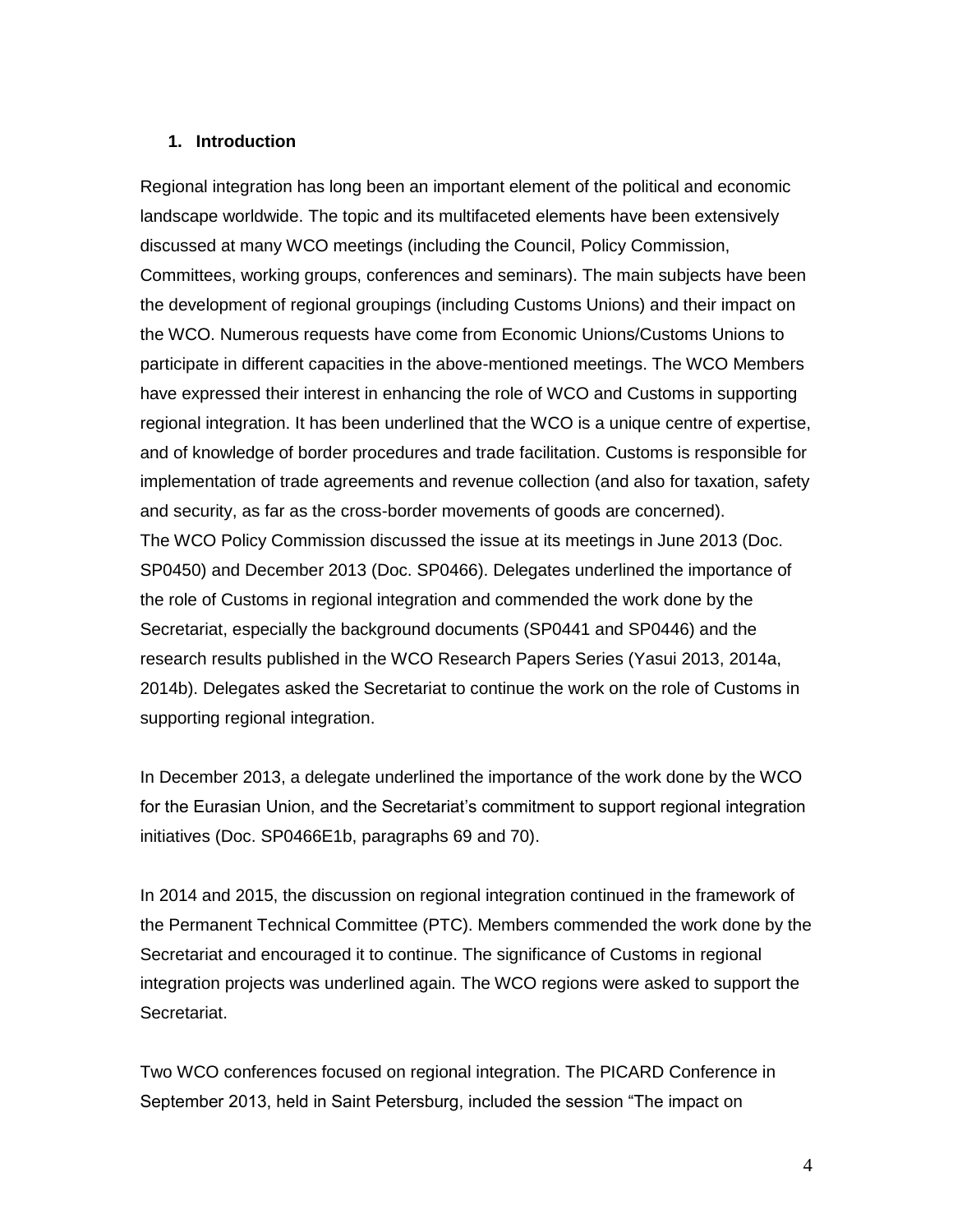Customs of the development, implementation, and administration of regional integration initiatives". In June 2015, the WCO hosted a "Regional Integration Conference" in Brussels. The agenda covered relevant issues, including transit, classification, security and safety. The conclusions were similar: (1) Customs' vital role in the global economy for efficient regional integration; (2) the importance of Customs tools in the regional integration process, and (3) encouragement for the WCO Secretariat and Members to continue the work to support development of different types of integration projects. A lot of research has been done on the subject, with many books and papers published. The main objective of this paper is to identify the theoretical and practical characteristics of regional integration initiatives. The role of Customs is examined, and the possible impact of the World Customs Organization in supporting effective and efficient development and application of regional integration agreements, including Customs Unions. An attempt is made to take this discussion to the next level and present regional integration opportunities in a consistent and comprehensive manner.

Customs has a very important role in implementing governmental policies related to trade, revenue collection, safety, security and other policies. This is true for individual countries, but also for regional integration groupings. For Customs Unions, the control of external borders and exchange of information are essential. These are prerequisites for efficient functioning of Customs Unions. This should be clear to all governments at the political level. Implementing many policies requires an appropriate level of investment, both in border infrastructure and in IT systems, and appropriate legislation to streamline procedures.

First, the paper presents the state of theoretical discussions on trade creation, trade diversion and deflection, as well as the welfare effects of regional integration agreements. These agreements have an impact on the economy and social development, as well as on internal and external policies of all countries and territories in the global context. The paper also reflects the present state of debate, the reasons for, and the challenges posed by, Regional Trade Agreements<sup>1</sup>.

Second, the paper presents an analysis of the inter-relationship between regional agreements and the multilateral trading system. Recent developments are presented. Divergent views are analysed in the context of global policies.

<sup>&</sup>lt;sup>1</sup>The term "RTA" is used in line with WTO terminology but, in fact, it can relate to any comprehensive international agreement concerning the economy and social aspects of development.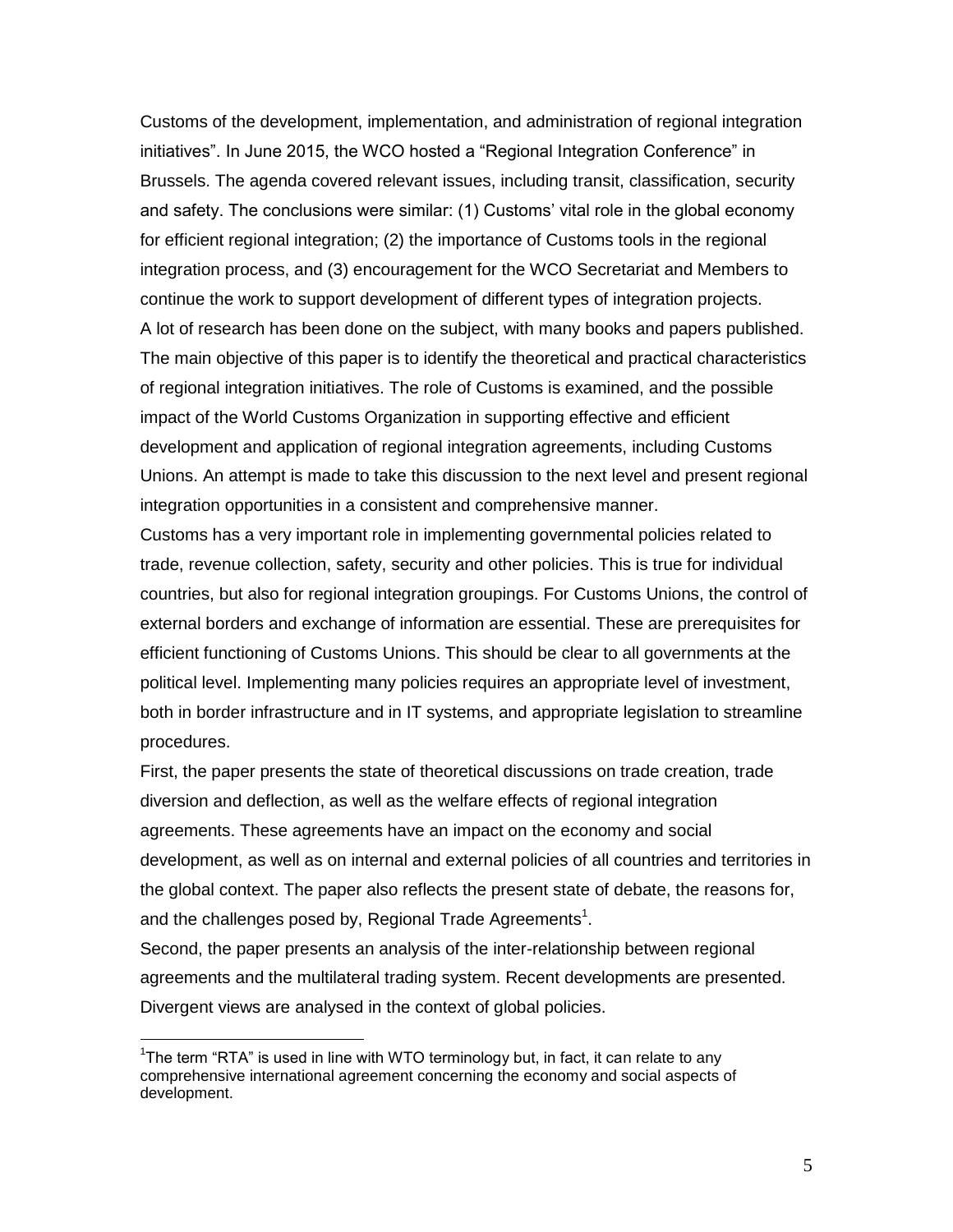Third, the elements of regional integration agreements are enumerated. Special attention is devoted to Customs Unions. An attempt is made to present these elements in a hierarchical way. This section refers to practical implications of discussions at the WTO.

Finally, the paper analyses how WCO instruments and tools can help the development and functioning of regional agreements, with a special emphasis on Customs Unions. The basis of this analysis is the WCO Strategic Plan for 2016/2017 to 2018/2019. In particular, this paper discusses WCO activities focused on classification, valuation, origin, compliance, trade facilitation and capacity building. The analysis describes the possible impact of specific WCO actions at different levels of policy-making in Member Countries and regional structures. Nevertheless, the WCO Strategic Plan and other WCO tools are not sufficient to pursue all regional integration objectives. This does not mean that the WCO should seek to expand its mandate. Customs is essential to secure a proper functioning of regional integration initiatives, but many policies remain beyond Customs' remit.

In conclusion, the prerequisites for Customs to continue making a substantial contribution to regional integration and trade facilitation are identified.

# **2. Theory**

Classical models (Viner J., 1950, Mead, 1955) of the effects of Free Trade Agreements and Customs Unions concentrated on trade diversion, trade creation and the impact on welfare. The models were further developed to include detailed analysis of the impact on tariffs, level of protectionism, size of the country and possible reaction of third countries (Baghwati and Johnson, 1961) $^2$ .

The classical models have since been further developed to take account of the evolution of global trade patterns and proliferation of regional integration agreements. A modern approach $3$  must include the practical and political reasons for concluding Free Trade Agreements. The most important are the optimal theoretical solutions (Pareto criterion:

 2 This paper also refers to trade in services and e-commerce. Nevertheless, trade in goods is the main subject. Substantial discussion on the role of services in Regional Trade Agreements can be found in the OECD publication "Multilateralising Regionalism: How Preferential Are Services Commitments in Regional Trade Agreements?", Miroudot, S., J. Sauvage and M. Sudreau (2010). <sup>3</sup>See, for example, Grossman, Horn, 2012, "Why the WTO? An Introduction to the Economics of Trade Agreements", a study financed by the Jan Wallander and Tom Hedelius Research Foundation, and Milton and Miriam Handler Foundation.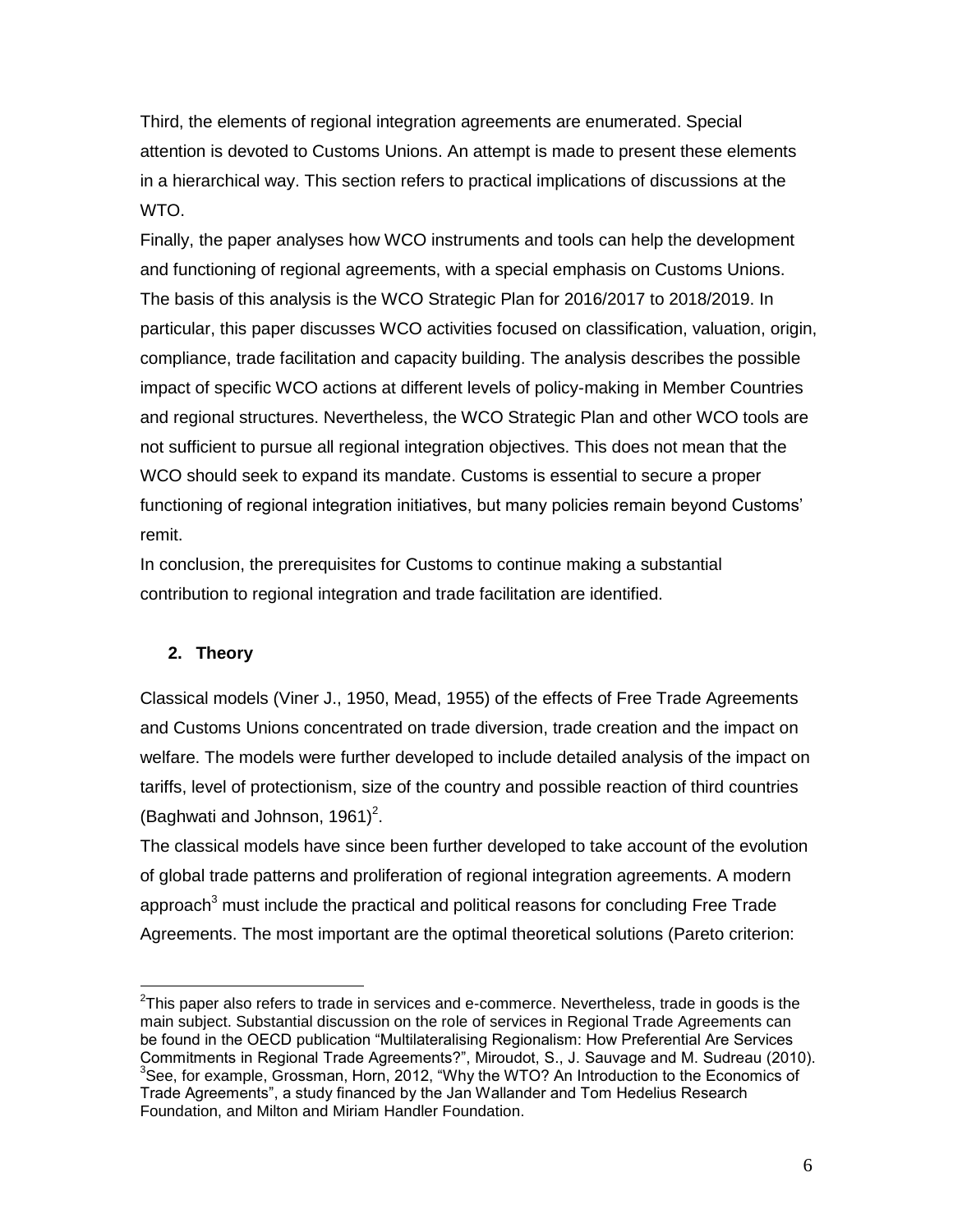some individuals gain without harming the others) or less restrictive ones (Kaldor-Hicks criterion: total welfare in the countries involved increases). Nevertheless, to be realistic, other elements must be considered, such as unilateral versus reciprocal actions, externalities, political choices, electoral systems, personal interests of the negotiators (including whether they represent governments or themselves), social choice theory, social welfare functions, and any regional preferences.

The impact of the personal interests of negotiators is often underestimated. It is difficult to provide evidence, but it is clear that many conferences, task forces, working groups and seminars provide no value added.

Another modern (or, rather, competing) approach concentrates on a more general analysis<sup>4</sup>. The theoretical foundations of the European Union (first established as the European Communities<sup>5</sup>) are classified as Functionalism, Neo-Functionalism and Inter-Governmentalism. The differences are not entirely clear. A more substantial analysis classifies the RTA background as "international regime analysis", "the regulatory approach", "liberal inter-governmentalism", "the policy network approach", "the fusion thesis", "multi-level governance", "institutionalism", "rationalism", "constructivism", "reflectivism" and "post-modernism". These approaches have all succeeded each other in past years and turned out to be incompatible or overlapping<sup>6</sup>.

Bonilla (2016) introduces a "new concept" of "physical integration". In fact, the theory follows actual developments. Every regional integration initiative is based on politics, including social aspects, economics and infrastructure. This has been the case since the time of the Chinese warring states, Roman Empire, Ottoman Empire, German Zollverein, Council of Mutual Economic Assistance (COMECON), European Union and hundreds of other initiatives (not forgetting Bolivar in Latin America). Consequently, the notion of physical integration exists, and always has existed, as part of every regional integration project.

The evolution of the world trading system and proliferation of regional initiatives to create Preferential or Free Trade Agreements and more comprehensive regional integration initiatives required a substantial reconsideration of the significance and role of Customs

 $\overline{a}$  ${}^{4}$ Bonilla Bolanos A., 2016, makes an attempt to provide a complete typology of different types of regional agreements. A complete list of references to the current academic discussion is to be noted, although references to UNASUR and EU might be discussed.

<sup>&</sup>lt;sup>5</sup> European Coal and Steel Community, [European Economic Community](https://en.wikipedia.org/wiki/European_Economic_Community) (EEC) and [European](https://en.wikipedia.org/wiki/European_Atomic_Energy_Community) <u>[Atomic Energy Community](https://en.wikipedia.org/wiki/European_Atomic_Energy_Community) (Euratom)</u>.<br><sup>6</sup>An interesting discussion can be found in Malamud, Schmitter, 2007.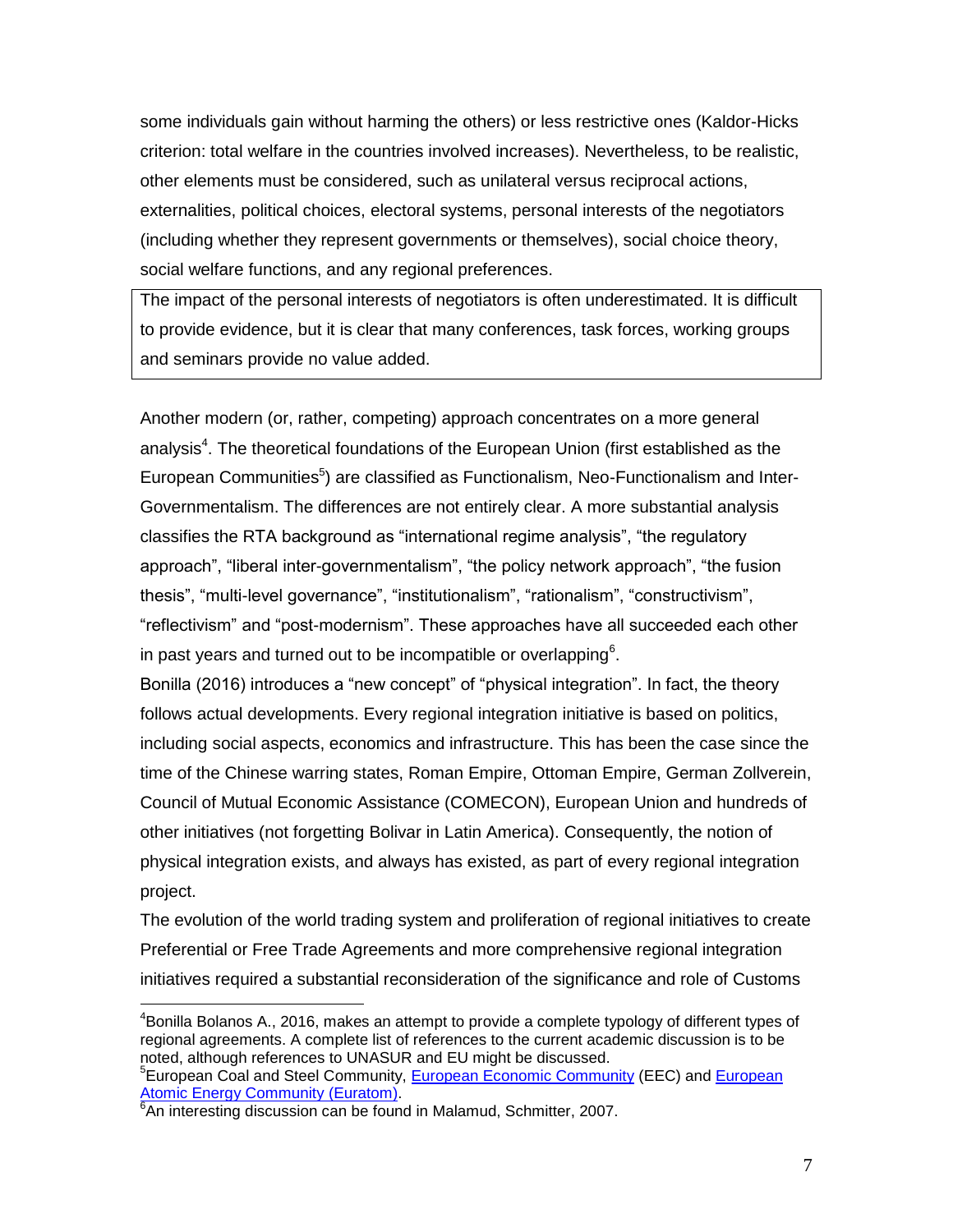Unions. "Beyond Market Access" (Chauffour, Maur, 2011) provides an analysis of the issue in a much wider context of regulatory objectives relating to regional Trade Liberalization Agreements. In addition to the traditional approach, a number of new elements are identified: interconnection of information networks, banking, cultural exceptions, safety, IPR, immigration, government procurement, and sensitive sectors (trade secrecy, technological data and defense), consumer protection, environment, etc. It is obvious that a number of additional elements can be added.

Regional integration can be analysed from another (possibly alternative) point of view, known as the gravity theory or gravity equation<sup>7</sup>. The basic assumption is that trade (regional integration) is enhanced by the volume of GDP of the countries involved and negatively influenced by the distance between the trading partners. This argument is becoming less relevant in the era of globalization, falling costs of transport and ecommerce<sup>8</sup>. Consequently, the gravity model is a useful tool to analyse patterns of trade but it does not offer much for policy choices. Nevertheless, it is to be noted that the WTO/UNCTAD 2016 publication "A Practical Guide to Trade Policy Analysis" recognizes the importance of other factors.

Theoretical discussions provide a wide and comprehensive analysis of reasons for and effects of regional integration agreements. Whatever the state of theoretical discussion, regional integration is a fact of life. Its effects on multilateral trading systems are discussed below.

Limited consideration of geopolitical and/or strategic goals of specific players is the weak point of all theoretical papers. Equally (or even more) difficult is an understanding of the fact that, ultimately, Customs and/or other governmental agencies have to implement Customs and Regional Economic Agreements (implementation depends on several elements, the crucial ones being availability of resources, consistent procedures, motivation and training of Customs officials). Logistic and cost/benefit analysis are the most important elements.

Theory rarely concentrates on practical aspects of regional integration agreements. There are different models for the functioning of these agreements. In some cases,

 7 Jan Tinbergen is often referred to as a founder of this approach. Since his classical publication (Tinbergen, 1962), a substantial number of publications has appeared. Some of them are of a general (training) nature (UNCTAD/WTO (2016)), others use the model to analyse specific regional integration agreements.

<sup>&</sup>lt;sup>8</sup>Interesting evidence is provided in Sugaipova (2015). The empirical analysis relates to the Eurasian Economic Union at the stage of its original membership (RU, KZ, BY). Apparently, the gravity model is not applicable.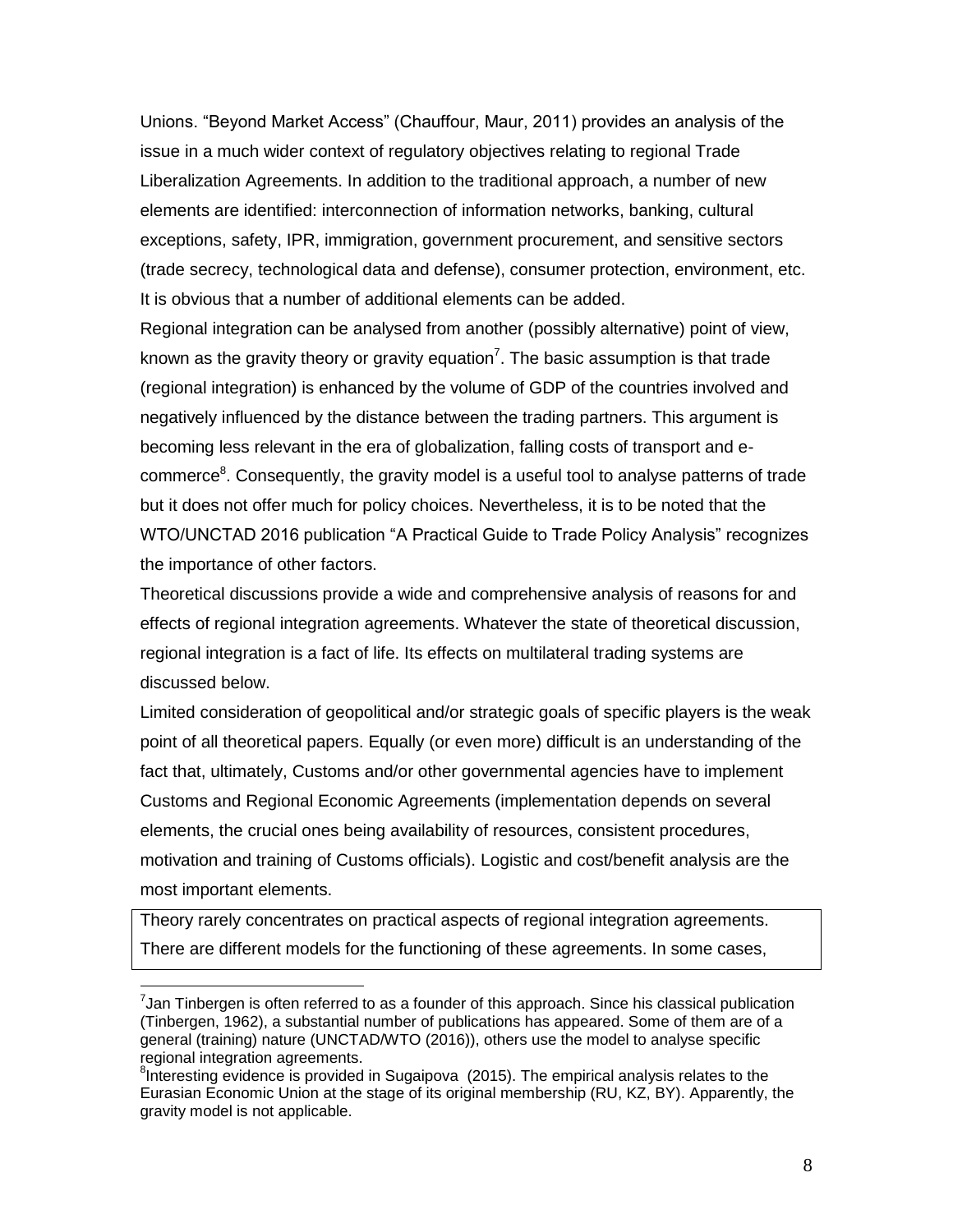Customs is responsible for carrying out all policies (technical and phytosanitary, etc.). In other cases, different government agencies have officials working at the border (and in inland Customs offices). In the former case, there is always a question of resources: Customs has to carry out more duties and no additional resources are available. In the latter case, officials of other governmental agencies do not really feel responsible for borders and sometimes are in conflict with Customs. In both cases, the tasks are not properly executed. An understanding of this trade-off is not always common at the highest political level.

# **3. Multilateral trading system versus regional integration**

The World Trade Organization (WTO) is by definition $9$  responsible for the multilateral trading system. The challenges are mounting. As indicated above, all contracting parties to the Marrakesh Agreement Establishing the WTO are engaged in one or many regional trade economic agreements (212 have been notified to the WTO, but some have not been notified, while some of the notified ones do not work). The WTO is the successor of an unsuccessful attempt in 1945 to create the International Trade Organization<sup>10</sup>. The idea, nevertheless, survived and worked well as GATT 1948, then GATT 1994 (as incorporated in the WTO Agreement). Thanks to consecutive negotiation rounds, tariffs and other barriers to trade have been substantially eliminated. The WTO emerged from the Uruguay Round negotiations and set up the Doha Development Agenda in 2001 in Qatar. The DDA was then reduced to four Singapore topics, of which only one has recently materialized as the Trade Facilitation Agreement.

The WTO Trade Facilitation Agreement is an important step forward in enhancing international trade. Nevertheless, there is no direct impact on regional integration. Regional integration agreements and the TFA have similar objectives. The final objective is promoting trade facilitation and, in the case of Customs Unions, elimination of border controls between Member States of the regional integration agreement.

The publication by the European University Institute "Future of the Global Trade Order" (Primo Braga, Hoekman eds., 2016) presents a complete picture of recent developments

<sup>&</sup>lt;sup>9</sup>Mission and all following Ministerial Decisions and Agreements.

<sup>10</sup>The attempt to form the International Trade Organization (involving 26 countries), followed by the successful passing of the Havana Charter, eventually failed due to lack of approval by the [US](https://en.wikipedia.org/wiki/United_States_Congress)  [Congress.](https://en.wikipedia.org/wiki/United_States_Congress) Until the creation of the [World Trade Organization](https://en.wikipedia.org/wiki/World_Trade_Organization) in 1994, [international trade](https://en.wikipedia.org/wiki/International_trade) was managed through the [General Agreement on Tariffs and Trade](https://en.wikipedia.org/wiki/General_Agreement_on_Tariffs_and_Trade) (GATT 1948).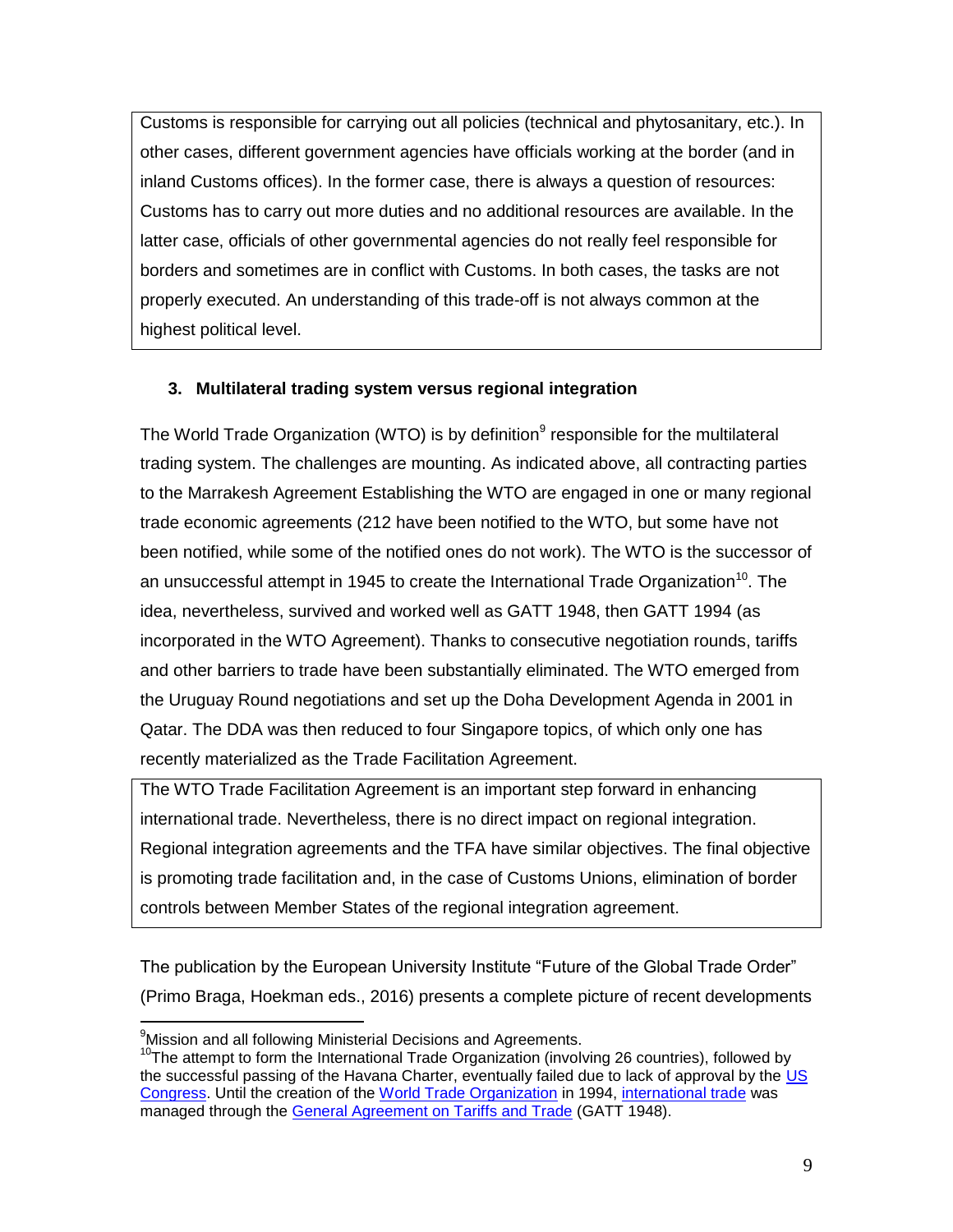in the global trading system<sup>11</sup>. It goes into many aspects which are not necessarily in line with the official WTO position. It is clear that regional integration covering all regulatory and substantial aspects of national economic, social, security and safety policies determines the future of the global trading system.

The information published by the WTO in 2016 demonstrated that the fact that all of its members are engaged in Regional Trade Agreements clearly indicates that substantial reconsideration is needed of the Multilateral Trading System (Marrakesh Agreement Establishing the World Trade Organization, and further WTO Council, Committee and Ministerial Conference decisions).

All WTO members are engaged in Preferential Trade Agreements. However, the formula differs from region to region, from the simplest Preferential Trade Agreement (1), through to a real Free Trade Agreement (2), Customs Union (comprehensive<sup>12</sup>) (3), Comprehensive Economic and Trade Agreement (CETA) (4), Deep and Comprehensive Free Trade Agreement (DCFTA) (5), Association Agreement, Common Market (6), Economic and Political Union (7), Economic (8), Monetary (9), Fiscal (10) and Political Union  $(11)^{13}$ .

Classification of regional integration projects seems to be an intellectual exercise rather than a practical one. The level of integration from 1 to 11 (as indicated above) is theoretical. Even the simplest level (1) cannot be agreed and function without a political decision of the Member States concerned. Governments take a practical approach using cost/benefit analysis. Consequently, all regional integration agreements combine political, economic, security and social elements. Sometimes, historical and cultural factors are predominant.

The second part of the WTO World Trade Report 2011 ("The WTO and preferential trade agreements: From co-existence to coherence") presents a comprehensive analysis of the interaction between multilateral, "plurilateral" trading systems and Regional Trade Agreements. The conclusions are very optimistic in that all actions are compatible and support each other. Nevertheless, a different, less optimistic, picture is also presented with reference to such a vision (Chauffour, Maur, 2011). In fact, regional integration goes

<sup>11</sup>See *in extenso* chapter 1 of Braga, Hoekman eds. (2016).

 $12$ Comprehensive Customs Union provides for the free circulation of goods and in fact creates a  $common$ <br> $\frac{13}{13}$ 

 $3$ This typology differs substantially from the classics (e.g. Balassa, 1961).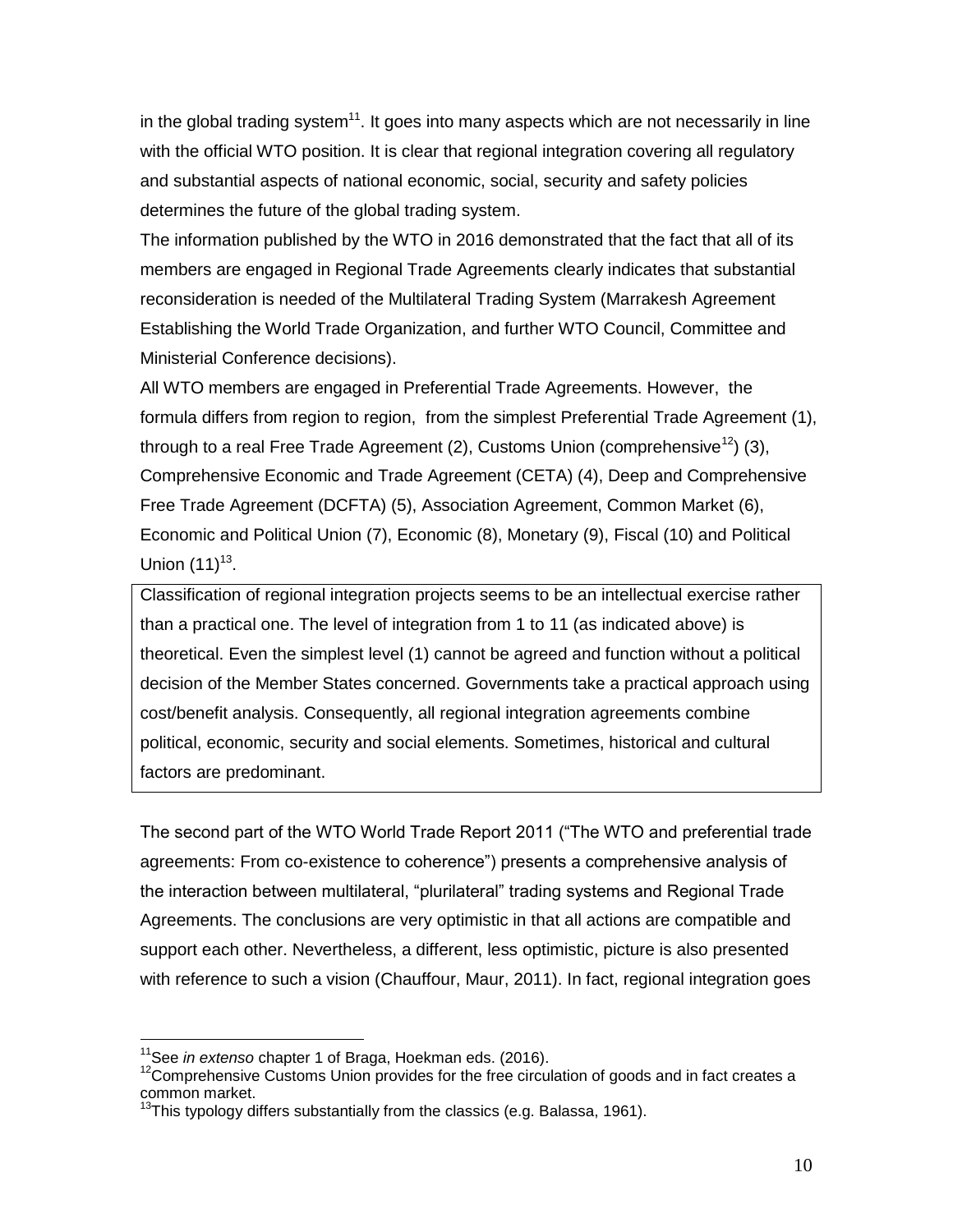far beyond trade. In the section below, the elements of regional integration agreements are enumerated (the list can be expanded).

Since 2011, developments have gone farther. The last WTO publication (Acharya R. ed., Cambridge University Press, 2016) indicates very clearly that, today, political and economic cooperation relies on regional integration agreements. The relevant WTO bodies remain an important forum for discussion and for promoting new ideas. Nevertheless, the most important WTO instruments<sup>14</sup> are discussed in the context of regional agreements.

Proliferation of regional integration agreements is a fact of life. Nevertheless, it is to be noted that opposite tendencies (e.g. Brexit, US President objections to NAFTA, and many others.) also exist. It seems that these tendencies are not motivated by economic factors. Regional integration is often considered as part of globalization. There also exist challenges to the Trans-Pacific Partnership involving 12 countries [\(Australia,](https://en.wikipedia.org/wiki/Australia) [Brunei,](https://en.wikipedia.org/wiki/Brunei) [Canada,](https://en.wikipedia.org/wiki/Canada) [Chile,](https://en.wikipedia.org/wiki/Chile) [Japan,](https://en.wikipedia.org/wiki/Japan) [Malaysia,](https://en.wikipedia.org/wiki/Malaysia) [Mexico,](https://en.wikipedia.org/wiki/Mexico) [New Zealand,](https://en.wikipedia.org/wiki/New_Zealand) [Peru,](https://en.wikipedia.org/wiki/Peru) [Singapore,](https://en.wikipedia.org/wiki/Singapore) the [United](https://en.wikipedia.org/wiki/United_States)  [States](https://en.wikipedia.org/wiki/United_States) – until 23 January 2017, when the withdrawal procedure was initiated – and [Vietnam\)](https://en.wikipedia.org/wiki/Vietnam), the Transatlantic Trade and Investment Partnership (EU-US) or Comprehensive Economic and Trade Agreement (EU-Canada)<sup>15</sup>.

 $14$ Explicitly discussed are: market access, rules of origin, trade facilitation, antidumping regimes, safeguard provisions, sanitary and phytosanitary measures, technical barriers to trade, intellectual property provisions and even dispute settlement mechanisms. It is to be noted that all articles are written by the WTO staff.

<sup>&</sup>lt;sup>15</sup>Recently, however, this was approved by the European Parliament.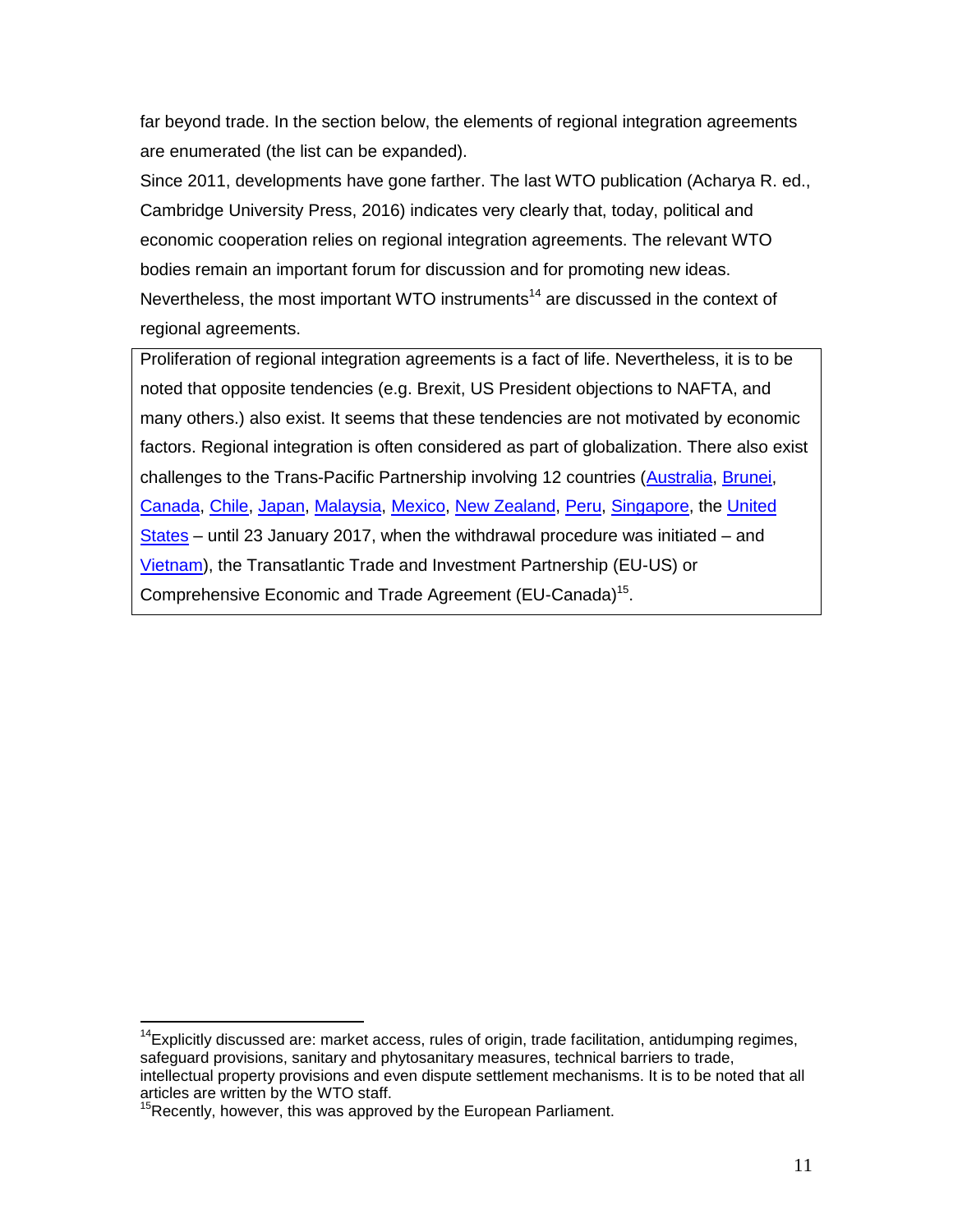## **4. Elements of regional integration agreements**

Academic discussions on regional integration concentrate on theoretical gains from Regional Trade Agreements. The classics of the  $20<sup>th</sup>$  century defined the welfare, trade creation, trade diversion and trade deflection effects of trade and Customs Union agreements. The conclusions are valid today but not sufficient. The reasons to establish regional agreements go far beyond trade and welfare and are mainly political, securityrelated, technology transfer, migration, negative impact of globalization and competition between regions, states and political blocs.

- Academic discussions try to classify different types of agreements, analyse the reasons and create a new theory. Nevertheless, it is clear that academic research lags behind developments. Advancements in regional integration are a fact of life and in fact every agreement is different. The terminology used is misleading, as the same terms could mean different types of agreements. In official documents and academic papers, the following appear:
- PTA Preferential Trade Agreement (most goods are traded between the contracting parties without Customs duties).
- FTA Free Trade Agreement (all goods are traded between the contracting parties without Customs duties, some exceptions for security or safety reasons may still be in force).
- DCFTA Deep and Comprehensive Free Trade Agreement (all goods are traded between the contracting parties without Customs duties, some exceptions for security or safety reasons may still be in force. Additional elements are added in relation to protection of society, security, protection of investment and possibly other elements).
- AA Association Agreement (similar to DCFTA but with a possibility of deeper integration).
- CETA Comprehensive Economic and Trade Agreement (similar to DCFTA; term used for EU-Canada agreement to be ratified; TTIP has a similar character).
- CM, CU Common Market, Customs Union (both regional integration projects are inter-related; at this stage all policies are aligned, nevertheless even a PTA can be called a Customs Union when border controls are maintained).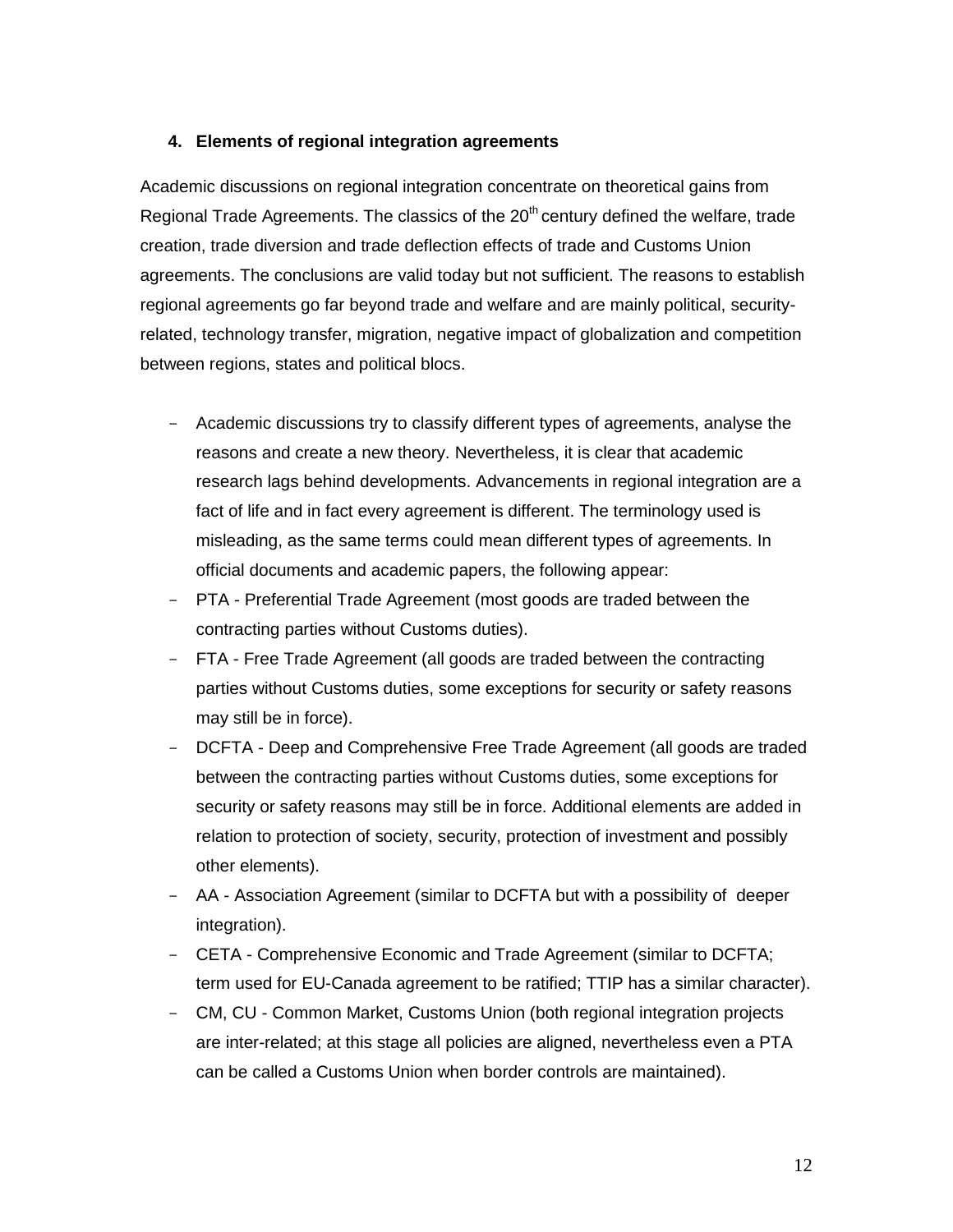- PU Political Union (this term could be misleading political union can be based on elements not directly linked to economic issues).
- MU Monetary Union
- FU Fiscal Union

The above types of regional integration (PTA, FTA, DCFTA, AA, CETA, CM, CU, PU, MU, and FU) are presented in a hierarchical way: from basic integration agreements to more advanced models. For the following U, EU, PU, MU and FU the hierarchy is doubtful; some specific arrangements exist in some of them, irrespective of the level of integration. The most advanced is the Union (e.g. European Union), which covers almost all areas of economy, policy, security, social issues, intellectual property rights, environment, and many more.

Irrespective of the name used, regional integration agreements must address similar issues (see 4.1 below).

# **4.1 General principles<sup>16</sup>**

- 1. Signature of international agreement establishing the RTA. Such an agreement is necessary to enable the RTA to be recognized as a subject of domestic and international law. Consequently, legal personality is a prerequisite for any international organization to be able to sign international treaties in its own name.
- 2. Coordination of international agreements of the Members of the RTA with third parties. Coordination also relates to international organizations such as the WTO, FAO, IPRO and others. On the other hand, individual agreements between some Members of the RTA and third countries or territories should be excluded. Application of this principle is subject to the advancement of the integration process. The agreements with third countries must be unconditionally excluded for Customs Union; any such agreement would be incompatible with the principle of free movement of goods. Nevertheless, a transitional period may be granted.

 $16$ As indicated, the semantics are not precise, as the same names used for different regional integration agreements could relate to quite different arrangements. Consequently, the principles are presented in a general way and, for simplicity, follow WTO practice; the term RTA is used for all kinds of agreements.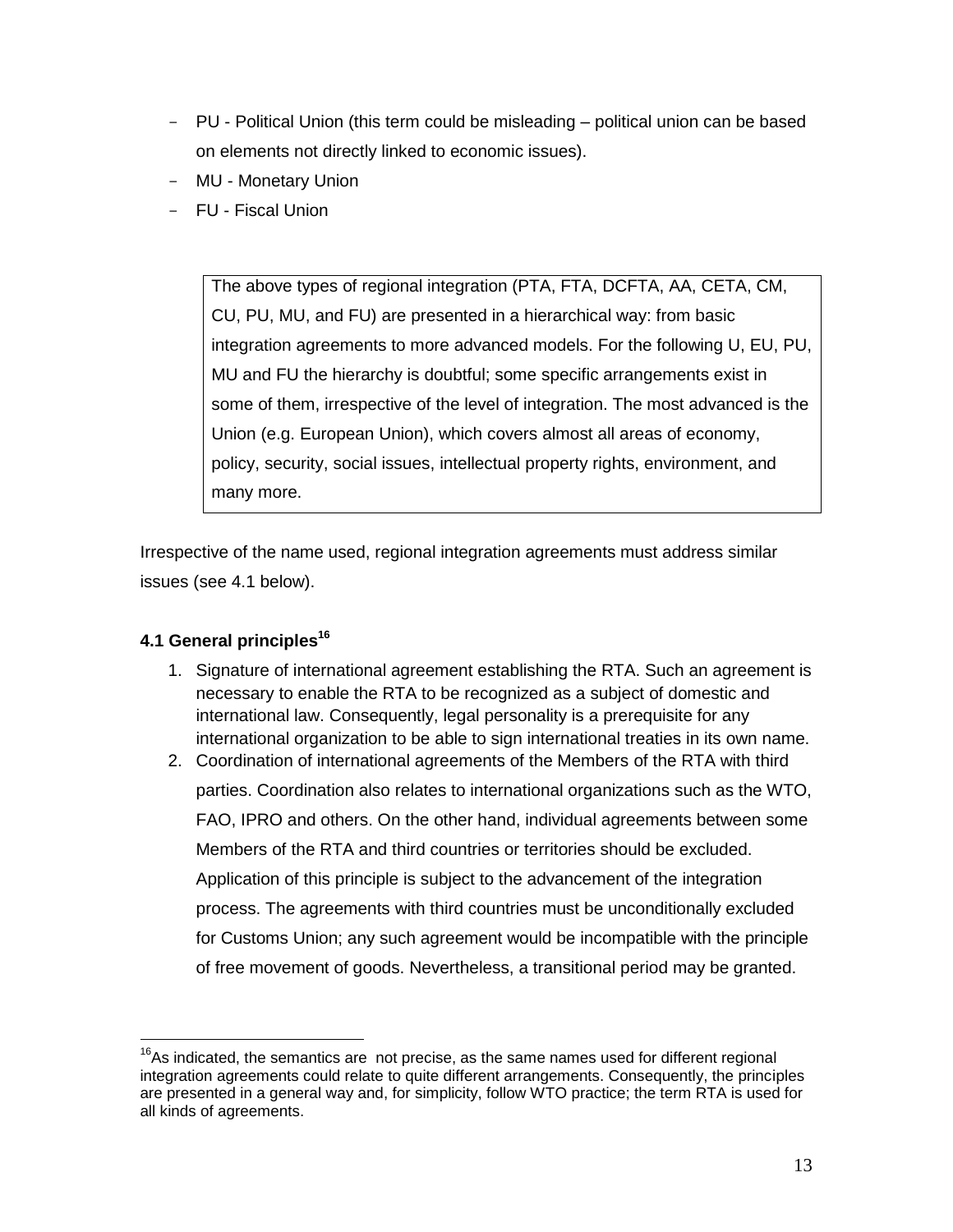- 3. Coordinated and agreed economic, Customs and trade policy. The RTA shall specifically include:
	- the Treaty (basic agreement);
	- international agreements within the RTA (if applicable);
	- international agreements between the RTA and the third parties;
	- principles, decisions and resolutions of the RTA institutions.
- 4. International cooperation within the areas not directly covered by the RTA, such as Investment Protection Agreements (however, they should be excluded for individual Member States at a higher level of integration).
- 5. Agreed organization of the decision-making process, including:
	- powers of the common institutions;
	- procedures/decisions;
	- budget;
	- audit.

This point is essential for the efficient functioning of the RTA. In all cases, there are different levels of decision-making, from the Heads of State and Government Council, to RTA Parliaments, working groups and task forces. The competencies of different entities must be clearly defined and an appeal procedure established. In the case of the European Union, some decisions are taken by specific Directorates General, others go to the College of Commissioners, some are taken by the Council, and finally the most important ones are taken by the European Council, in principle by a co-decision process, negotiated and agreed by the European Council and European Parliament following a compromise proposal from the European Commission. It is to be underlined that most decisions are adopted by majority, and that unanimity is required in very exceptional cases.

- 6. Free movement of goods, capital and labour (immigration).
- 7. Safety and security.
- 8. Environment protection.
- 9. Common social (labour) standards.
- 10. Cohesion policy.
- 11. Regional policy.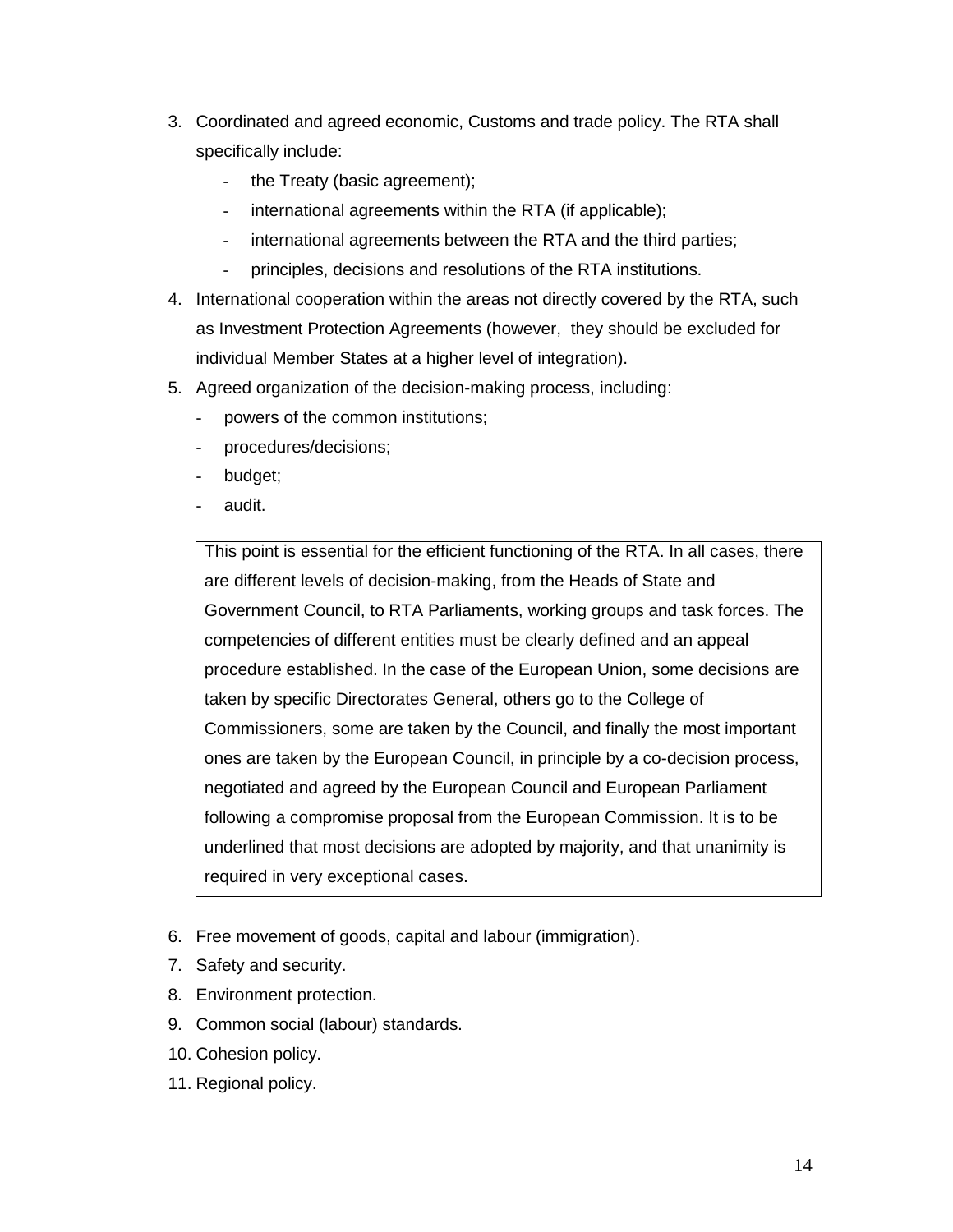- 12. Common principles of Intellectual Property Rights protection.
- 13. Harmonized protection of citizens' rights.
- 14. Protection of cultural diversity.
- 15. Coordinated external policy.

The implementation of Regional Trade Agreements depends on the organization and functioning of the Member State institutions. The central RTA institutions are most important for the functioning of the agreements. A special role is played by Customs. In fact, this is true for any level of regional integration but, at the more advanced stages, establishment of a Customs Union is necessary. In fact, the functioning of Customs and other public institutions controlling movements of goods, services, capital and people determines the results of RTAs.

# **4.2 Customs Union**

 $\overline{a}$ 

A Customs Union can either be based on a specific international agreement or be part of a more general economic agreement. In the former case, the Customs Union always has the status of a legal person, with all the rights and obligations pertaining thereto. In the latter case, there are two possibilities: the Customs Union may enjoy the status of a legal person, or work on the basis of delegation of powers and responsibilities from the regional economic organizations, which always have the status of a legal person. A Customs Union is an international agreement between two or more countries/territories<sup>17</sup> establishing a free market for goods (services), and creates a common trade policy – including tariff and non-tariff measures – regarding non-member countries. Within the Customs Union, goods as well as services can circulate freely. Nevertheless, the practical functioning of a Customs Union depends not only on the principal issue of internal border and Customs controls, but also on controls of other aspects of state policy, such as security, taxation, protection of citizens, intellectual property rights, and many others. The existence or elimination of internal border controls has a fundamental impact on the functioning of a Customs Union<sup>18</sup>.

 $17$ The membership of a Customs Union should be open to any state or Customs territory possessing full autonomy in the conduct of its external commercial relations and of the other matters provided for in the agreement establishing the Customs Union. This formula is, *mutatis mutandis*, taken from the Marrakesh Agreement Establishing the World Trade Organization. It has proven to be effective and clear, although new accessions are always subject to individual negotiations.

 $18$  Elimination of border controls is essential for an efficient functioning of, and substantial benefits from, a Customs Union. Nevertheless, it is to be noted that it took 25 years (from 1968 to 1993, with entry into force of the Maastricht Treaty) for the European Union (previously known as the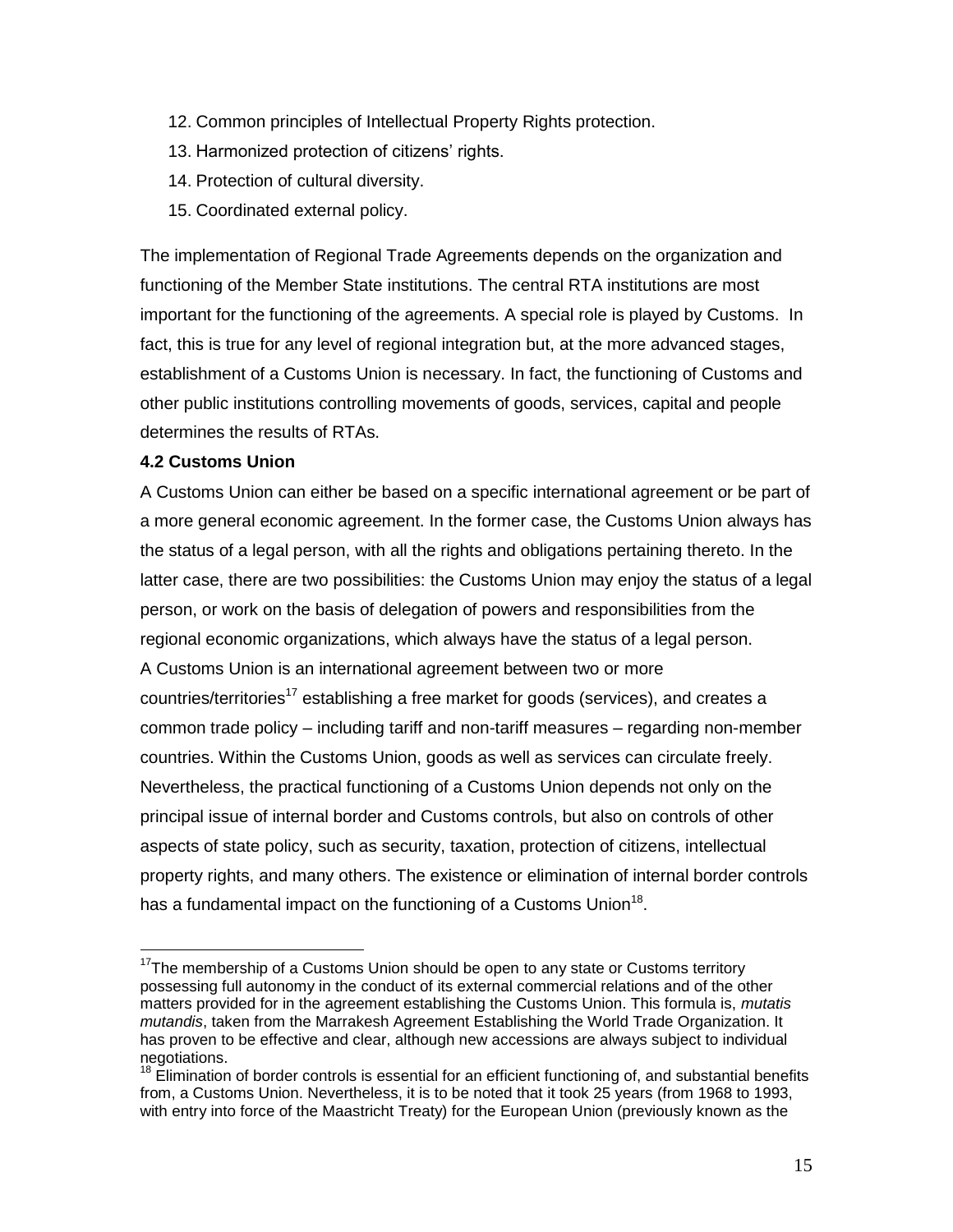There is no common agreement on the definition of a Customs Union. Some general principles must be respected, but their practical application differs to a very large extent amongst the existing or planned Customs Unions. The "benchmark" depends on political objectives, the economic situation, natural conditions, history and technical capacities to manage the Customs Union and related areas. Definitions in international agreements take a legalistic approach $^{19}$ .

## WTO Article XXIV.8 (a) of the 1994 GATT:

*A customs union shall be understood to mean the substitution of a single customs territory for two or more customs territories, so that*

*(i) duties and other restrictive regulations of commerce (except, where necessary, those permitted under Articles XI, XII, XIII, XIV, XV and XX) are eliminated with respect to substantially all the trade between the constituent territories of the union or at least with respect to substantially all the trade in products originating in such territories,*

*(ii) subject to the provisions of paragraph 9, substantially the same duties and other regulations of commerce are applied by each of the members of the union to the trade of territories not included in the union […].*

#### Article 1(k) of the Revised Kyoto Convention:

*A Customs or Economic Union means a Union constituted by, and composed of, States which has competence to adopt its own regulations that are binding on those States in respect of matters governed by this Convention, and has competence to decide, in accordance with its internal procedures, to sign, ratify or accede to this Convention.*

#### Article 1(e) of the Istanbul Convention:

European Communities) to eliminate border controls. A Customs Union can function well and bring substantial benefits for the Member States even when maintaining border controls. However, the final objective should be the principle of a real single market. Prudence is also recommended when analysing different initiatives taken in Africa, the Commonwealth of Independent States, the Americas and Asia.

<sup>&</sup>lt;sup>19</sup>See also Yasui, 2013.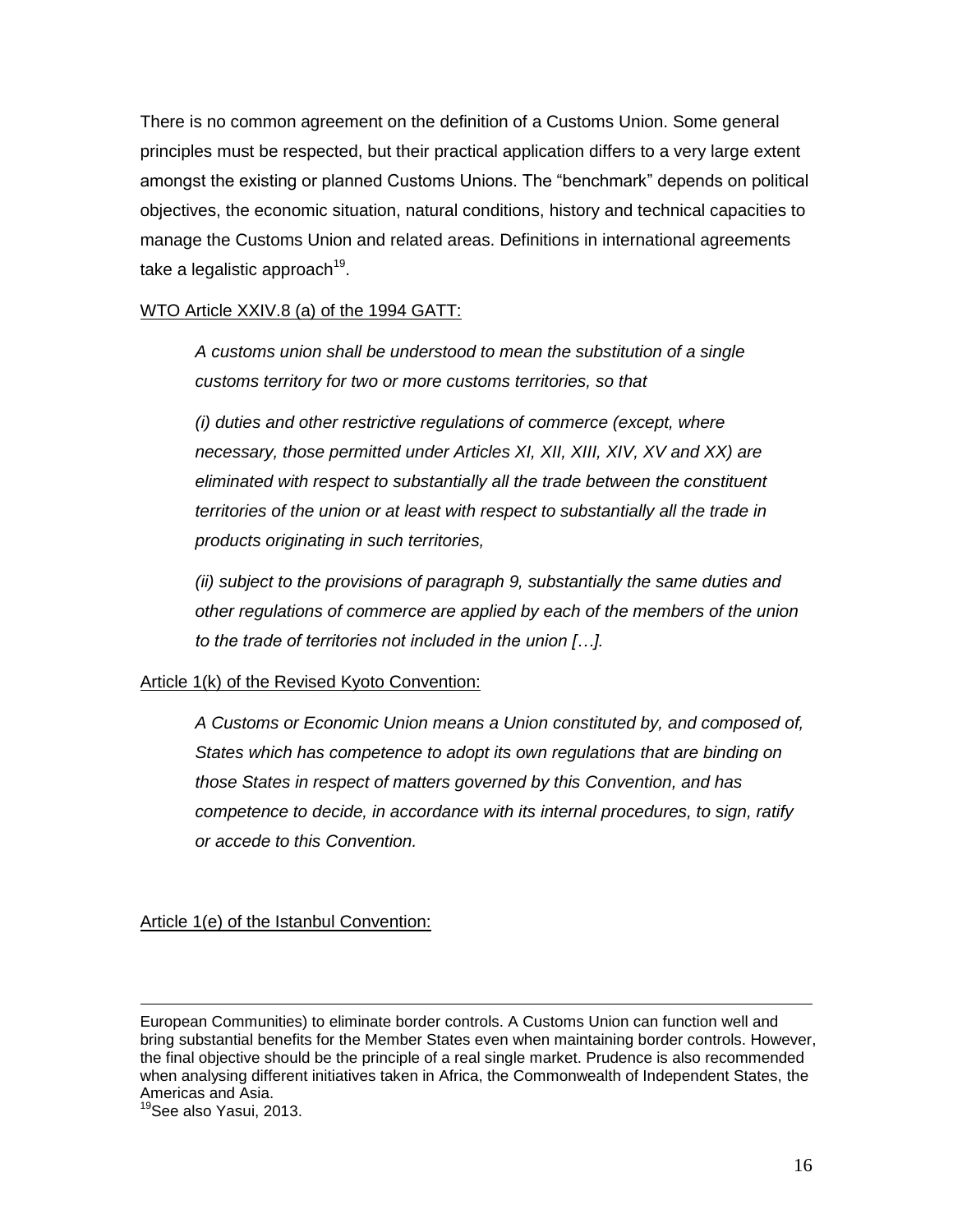*A customs or an economic union means a Union constituted by, and composed of Members, as referred to in Article 24, paragraph 1, of this Convention, which has*

- *competence to adopt its own legislation that is binding on its Members, in respect of matters governed by this Convention,*
- *ii) competence to decide, in accordance with its internal procedures, to sign, ratify or accede to this Convention.*

# WCO Council Recommendation, Doc. SC0082 (Annex V)

*Customs or Economic Union means a Union constituted by, and composed of, States which has competence to adopt its own regulations that are binding on those states in respect of matters governed by this Convention and has competence to decide, in accordance with its internal procedures, to accede to this convention.*

# **4.2.1 Customs Union structure**

A Customs Union's role and functioning differ substantially in relation to the question of border controls. There exist two options:

- 1. Maintaining internal border controls
- 2. Abolishing internal border controls

Abolition of border controls should be the final goal of a regional integration agreement (Customs Union). Nevertheless, profound reflection is needed. Internal borders constitute a substantial impediment to free trade. On the other hand, they play an important role in protecting society, security and revenue collection. It is to be noted that it took 25 years for the European Union to completely eliminate internal border controls (from 1968, with entry into force of the Customs Union and elimination of internal tariffs, to 1993 with the Maastricht Treaty).

These two issues are of fundamental importance: (1) border controls covering not only specific Customs matters, but also all elements of national policy, and (2) revenue control and/or sharing.

Abolishing internal border controls (1) is a final objective for the efficient functioning of a Customs Union. The recent publication "Doing Business 2016" (World Bank 2016)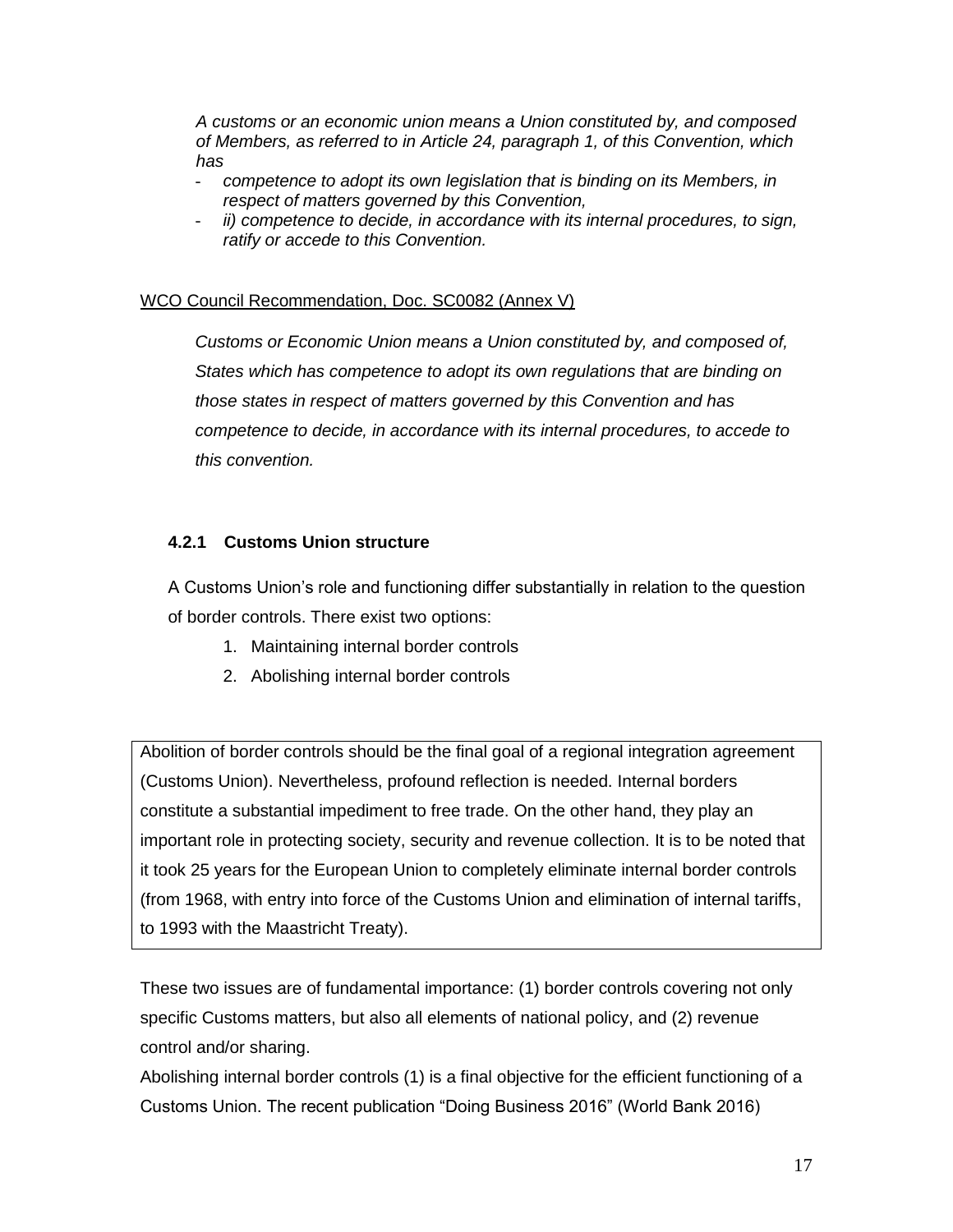contends that border controls imposed on traders by national administrations to implement their policies are a major obstacle to efficient trade and regional integration<sup>20</sup>. Revenue questions (2) are important, but more in relation to indirect taxation than to Customs duties as such. The real burden on trade in terms of costs and time lost at the borders is imposed by implementation of other policies.

As pointed out above, the abolition of internal border controls would enable the unrestricted free circulation of goods and services, and provide for substantial facilitation of trade and enhancement of regional integration, bringing major gains for the economies of all Member States.

Abolition of internal border controls requires long preparation and profound economic and political cooperation amongst the Member States.

The most important elements are the following:

• Protection of citizens, safety and security

The issue is not directly linked to the economic aspect of the functioning of the RTA. Nevertheless, threats to health and exposure to physical threats to citizens might induce strict internal border controls, hampering economic cooperation between the Member States.

Revenue sharing

 $\overline{a}$ 

The arrangement should tackle Customs duties and all indirect taxation (above all, excise and VAT). Nevertheless, subject to the existence of efficient transit controls, the payment of duties may be deferred and paid only at the Customs office of destination. In such cases, at the Customs office of entry, a simplified declaration may be sufficient; a full Customs declaration would be logged at the Customs office of destination.

The recent Communication from the European Commission (COM 2016, 148, final) of 7 April 2016 is a striking example of the costly implications of creating overly complicated systems. Another discouraging example can be seen in the Revenue Sharing Formula of the Southern African Customs Union (Jitsing A., Stern M., 2008).

 $20$ The methodology used by the World Bank is a specific one and could be a subject for further discussions. Nevertheless, the results reflect the general tendencies and preferences of traders.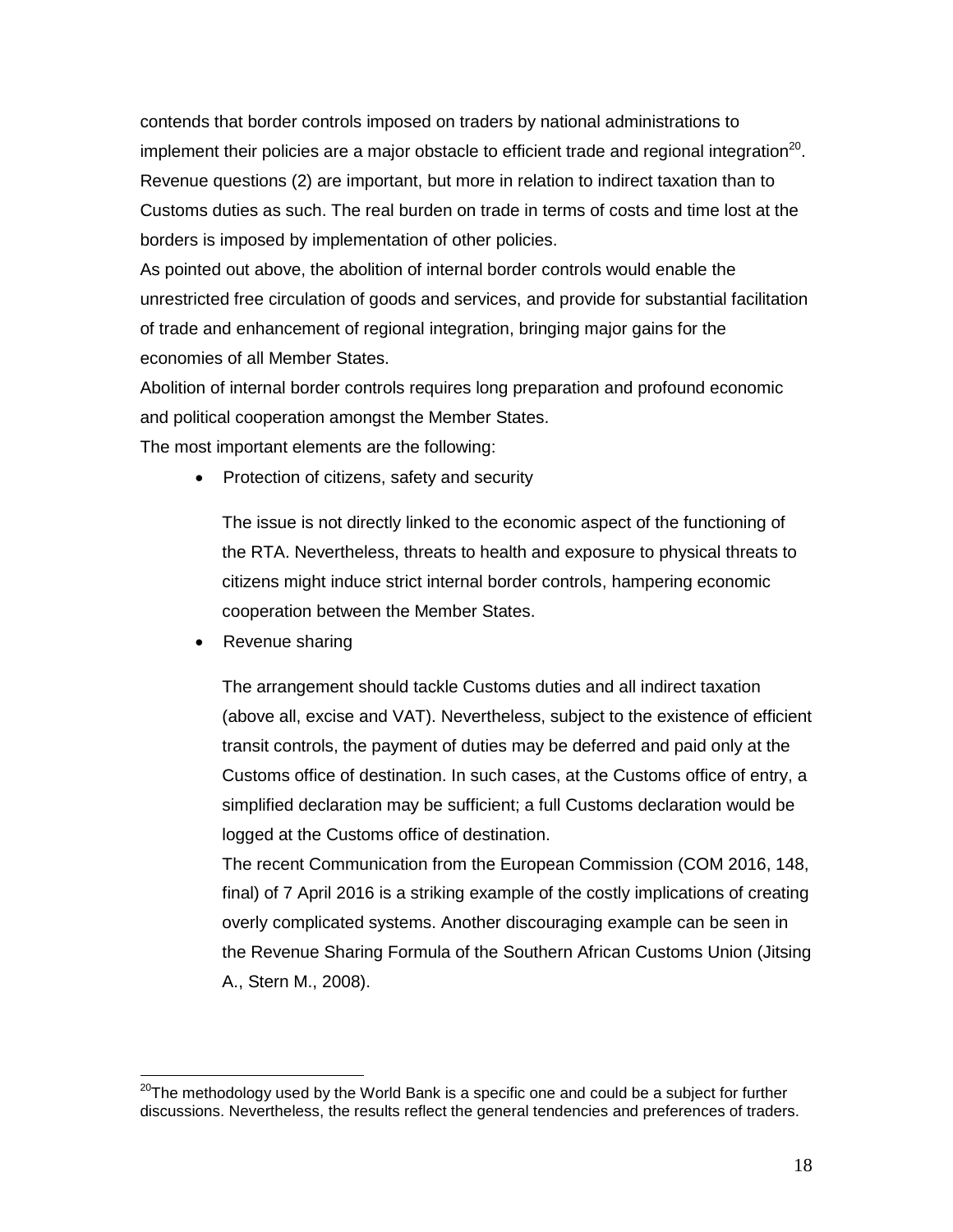Both examples involve high political tensions, substantial fraud and complications of the systems, leading to further difficulties. Other examples are available.

Accordingly, drawing conclusions from the existing RTAs, the following solution is proposed:

- (a) VAT duties are paid at the place of production of goods and services. The amount is calculated using the applicable rate and exclusively on the value added in a specific Member State (all participants of the production (value) chain should pay the duty on value added in their premises).
- (b) Excise duties are paid at the place of production of goods and services. The amount is calculated using the applicable rate in the Member State of final destination. The amount calculated is immediately transferred to the Member State of destination. An effective on-line information system must be operational.
- (c) All duties on imports are paid at the external border. Derogations are possible but covered by bank guarantee or an open line cash guarantee. The Member State of destination is identified at the external border, and collected duties are immediately transferred to its Revenue Authorities. An effective on-line information system must be operational.
- (d) Exportation. As a general principle, all indirect taxes are reimbursed in cases of goods exported $^{21}$ . In fact, this is the most difficult area. Customs Services usually concentrate on importation, but the main possibility for fraud is related to exportation. A false "confirmation of exit" gives the right to reimbursement of the indirect taxes paid. An efficient control (on-line system) is required and sensitization of Customs services needs to be enhanced.

Unlike most VAT schemes, this paper's proposal is not based on the destination principle. Administrative difficulties and fraud can be reduced by

<sup>&</sup>lt;sup>21</sup>Customs duties on imported materials or components which are subsequently exported (incorporated in final products) can be also reimbursed. This solution is referred to as a "duty drawback". It is applied in several FTAs (e.g. EU – Republic of Korea FTA) but it is very controversial and could be used as a tool for circumventions or trade deflection.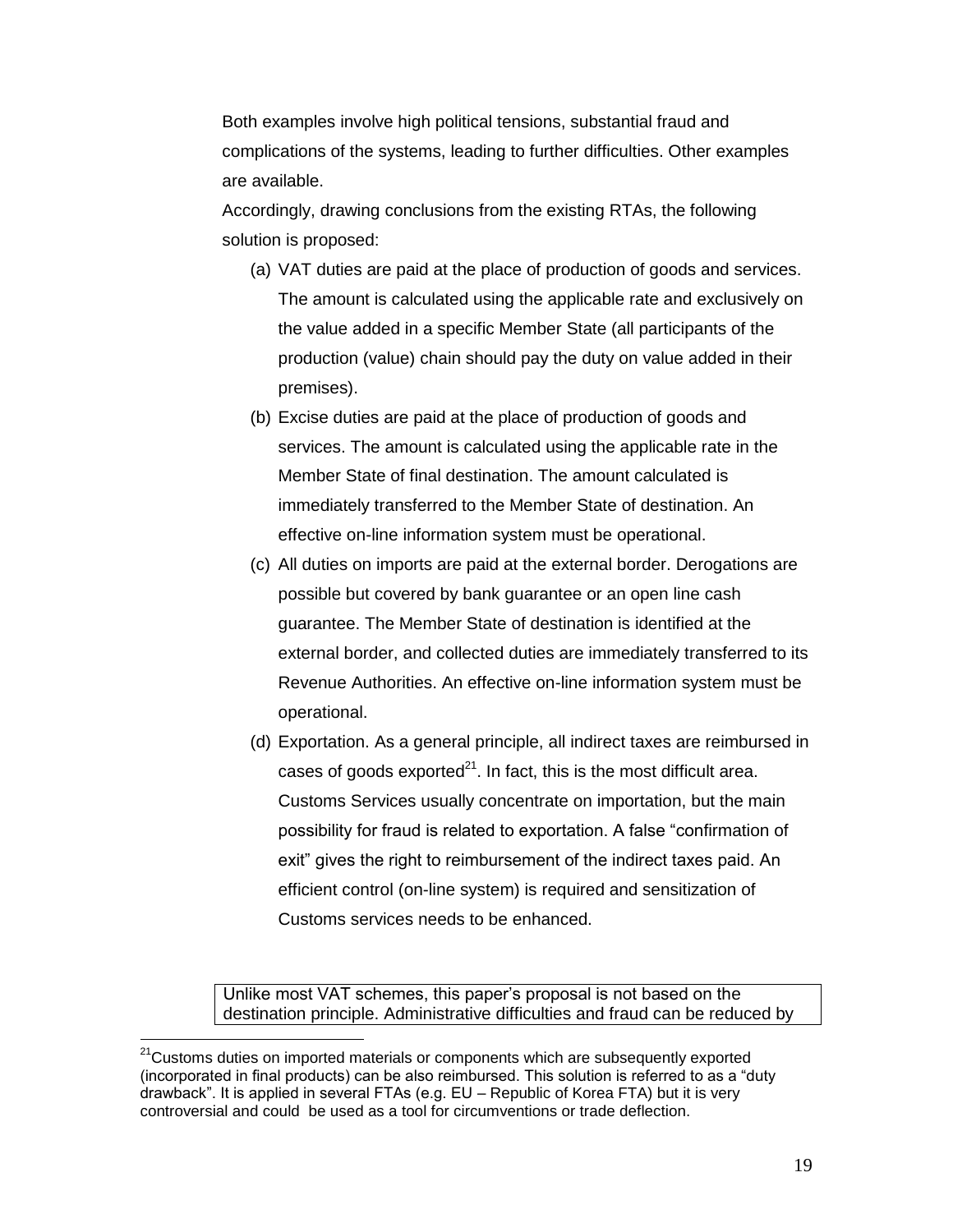using the place of production principle. Accordingly, duty drawback on exported goods must be examined. One option is to follow US procedures on drawback, as described in these documents: <https://www.cbp.gov/trade/programs-administration/entry-summary/drawback> [https://www.cbp.gov/sites/default/files/documents/icp023\\_3.pdf](https://www.cbp.gov/sites/default/files/documents/icp023_3.pdf) <http://www.freelawreporter.org/flr3d/f3d/194/194.F3d.1355.99-1032.html> For regional integration agreements (Customs Unions), the procedures can be simplified, codified, and integrated as an annex to a Common Customs Code. Significantly, regional integration agreements cannot expose their Members to unfair competition from third parties which, for example, apply VAT at a zero rate on exportation.

Effective administrative cooperation and a real-time exchange of information.

Effective administration must be understood as a principle of full transparency and trust between the Members of a Customs Union. The coverage of datasets should be as broad as possible, but this is subject to political agreement.

# **4.2.2 Functioning of a Customs Union**

The most important issues relate to governance and specific procedures. Governance $^{22}$ 

A Customs Union must have a central management system. The structure and competences depend on a political agreement and may differ in relation to the elements listed below. In most cases, a reference to the management structure must be made.

There exist two options related to the governing structure of a Customs Union:

Central management body,

 $\overline{a}$ 

- Competences shared amongst different levels, but decisions made always on behalf of the Union and its Member States.

The first option should be limited to the practical organization and functioning of a Customs Union. The Member States can maintain their own Customs Service

 $22$ Governance was discussed above in relation to regional integration agreements. The principles are also applicable to Customs Unions.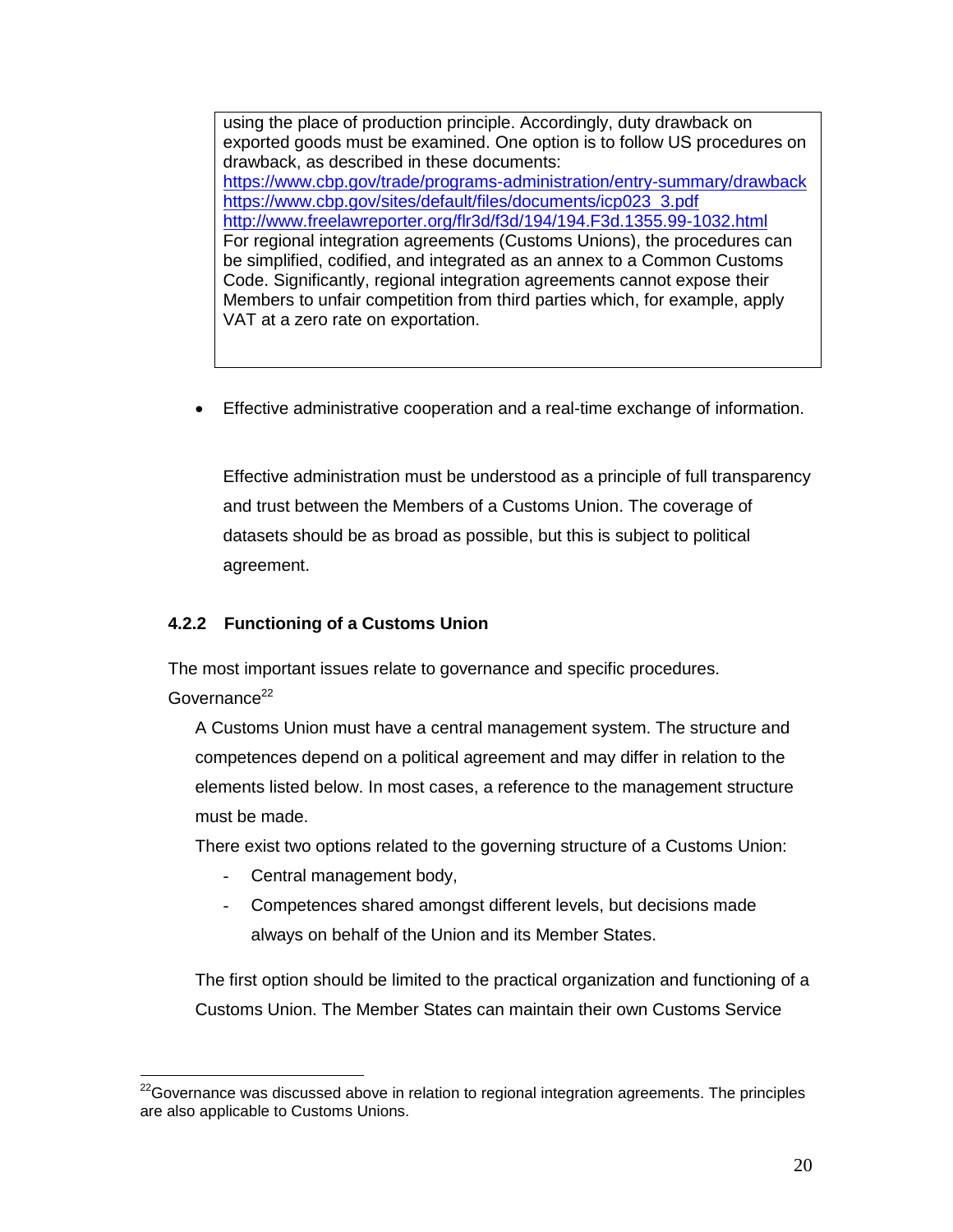(and Services responsible for implementation of other policies), but effective and efficient administrative cooperation is necessary.

The second option is in fact applied in all existing Customs/Economic Unions. The most important decisions (tariffs, FTAs with third parties) are made at a high political/governing level. Some powers (e.g. antidumping, infringements, etc.) are then delegated to lower levels. Finally, some decisions (e.g. classification of goods) are delegated to the executive level.

Documents, statistics

All Members of a Customs Union should use the same documents related to Customs procedures and indirect taxation. The WCO Data Model (WCO, 2009 and later versions) provides comprehensive guidelines in this respect. This condition is also essential for statistics.

Administrative cooperation $^{23}$ 

Cooperation between Customs and tax authorities of the Members of a Customs Union is essential for the efficient functioning of the Union.

The arrangements should provide for full access to (exchange of) information on trade and tax-related issues by the administrations of the Member States of the Customs Union. The only exceptions should be the "trade-sensitive" issues: terms of contracts and supplier/buyer data. Even the information on suppliers/buyers might be required for security reasons. A high-level political decision is needed.

Tariff measures

Without exception, the following should be the competence of a central Customs Union management system:

- no Customs duties for goods traded within a Customs Union
- Common External Tariff (CET)
- tariff suspensions
- tariff quotas
- tariff exemptions

Trade defense measures

<sup>&</sup>lt;sup>23</sup>Administrative cooperation is essential (as discussed above) for all regional integration agreements. For a Customs Union it is absolutely indispensable. Cooperation between tax and Customs authorities is a sine qua non for preventing tax fraud.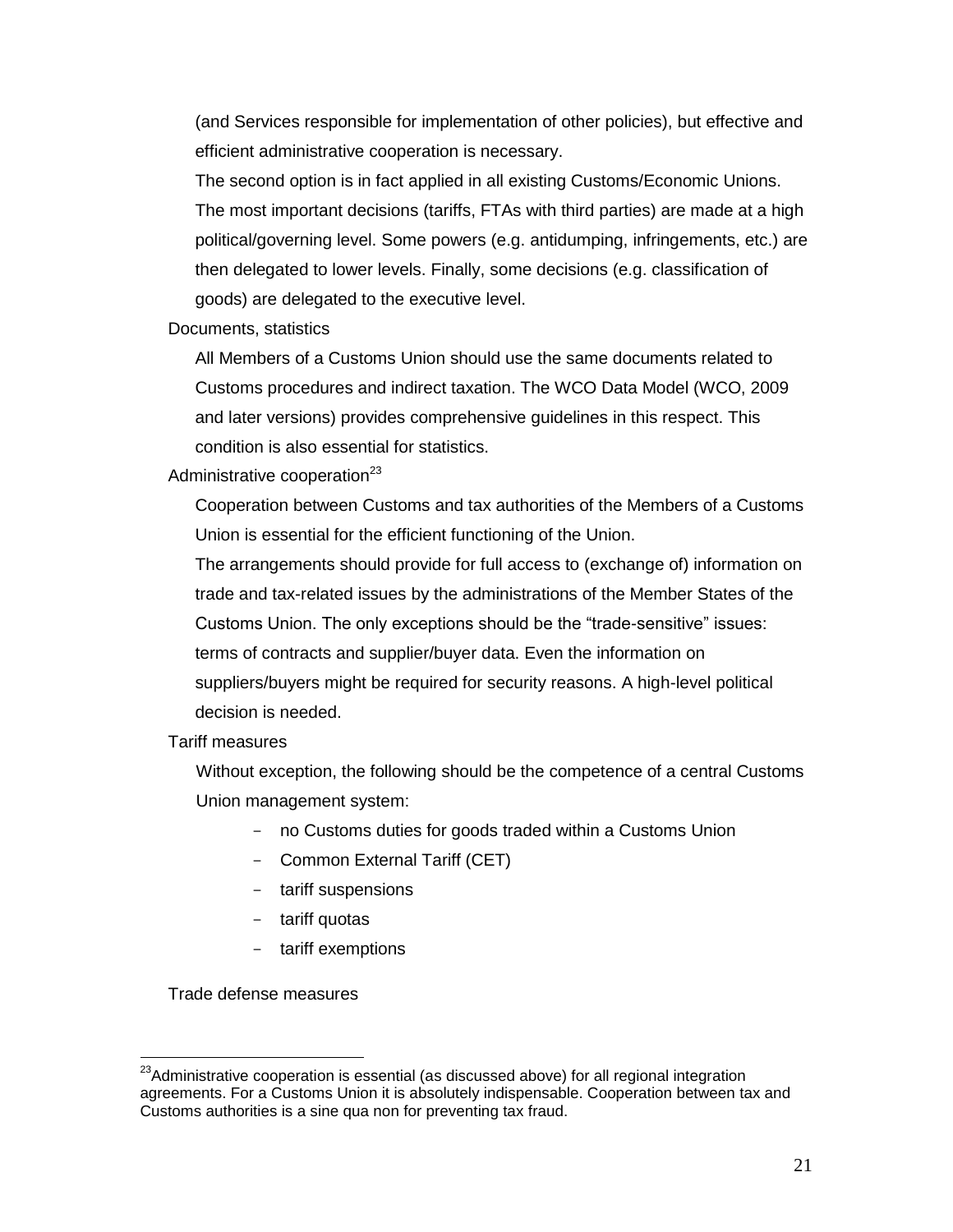As for tariff measures (see footnote 17), the central management system should be empowered to make all decisions on:

- antidumping
- countervailing duties
- subsidies
- safeguards

Nevertheless, some flexibility is possible (e.g. antidumping), but it would involve high costs and perhaps never-ending discussions at a high political level. This flexibility is argued for in some cases because some of these measures target individual suppliers or Member States of the Union. However, it is strongly recommended that this kind of approach be avoided as it might be very costly and lead to serious disputes amongst the Member States.

#### Rules of Origin

Without exception, Members of a Customs Union should apply the same rules of origin for both non-preferential and preferential trade. Any derogation from this principle would open up possibilities for trade deflection/circumvention and then create substantial problems for traders and the decision-making system. Common rules of origin are also essential for the application of (both full and diagonal) cumulation (depending on trade agreements with third parties).

#### Freedom of transport, guarantees

An efficient transit system is essential for the functioning of a Customs Union and its cooperation with third parties. The recent publication of the Transit Handbook (WCO, 2015) provides the general principles for transit. Nevertheless, an efficient Customs Union should develop its internal transit system, supported by an electronically controlled guarantee system. The data provided to the Customs office of entry should be sufficient to execute the revenue due on the "missing goods". This should be the case for both internal transit and transit between third parties.

#### Sanitary and phytosanitary standards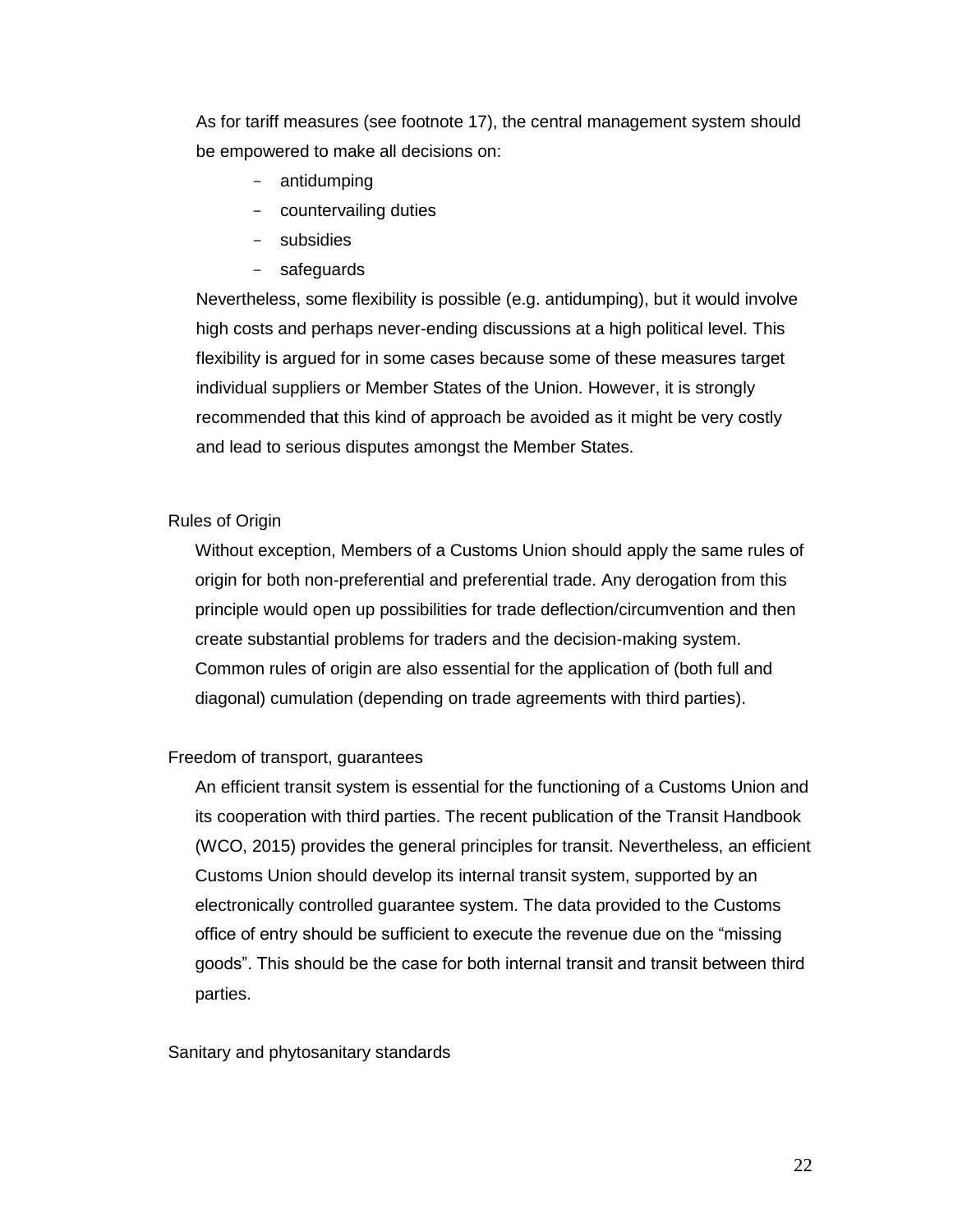Rules should be the same in the Customs territory of the Customs Union. Otherwise, border controls must be maintained and free circulation of goods would be limited to items subject to the same rules. There is a possibility of reducing border controls by applying controls on the internal market of individual Member States. This method is feasible but proves to be very costly and ineffective.

Technical standards

Divergent technical standards seem to be a major obstacle to regional integration and free trade (also within Economic Unions). Nevertheless, free circulation of goods is possible even without border controls. The whole burden would fall on the specialized authorities of Member States. Whether their controls are effective might be a subject for discussion, but not a real problem. Lack of conformity could provoke difficulties, but at the same time it might stimulate work on harmonization of rules.

Intellectual property rights

As a principle, the rules must follow the WTO Agreement on Trade-Related Aspects of Intellectual Property Rights. The Agreement allows for some flexibility. It should not be an impediment to the effective functioning of a Customs Union. Administrative cooperation between Customs administrations and authorities responsible for IPR protection is essential.

International commitments

World Customs Organization – compliance with the Convention and with Council and Committee decisions;

World Trade Organization – compliance with rules and obligations: Art XXIV; Most Favoured Nation treatment within the meaning of the General Agreement

on Tariffs and Trade (GATT 1994);

Trade- Related Aspects of Intellectual Property Rights;

General Agreement on Trade in Services;

Rules of Origin;

UNCTAD – compliance with rules and obligations;

Generalized System of Preferences;

Other international organizations (e.g. WHO, WIPO, IRU, IATA, NGOs) –

compliance with rules and obligations;

Other.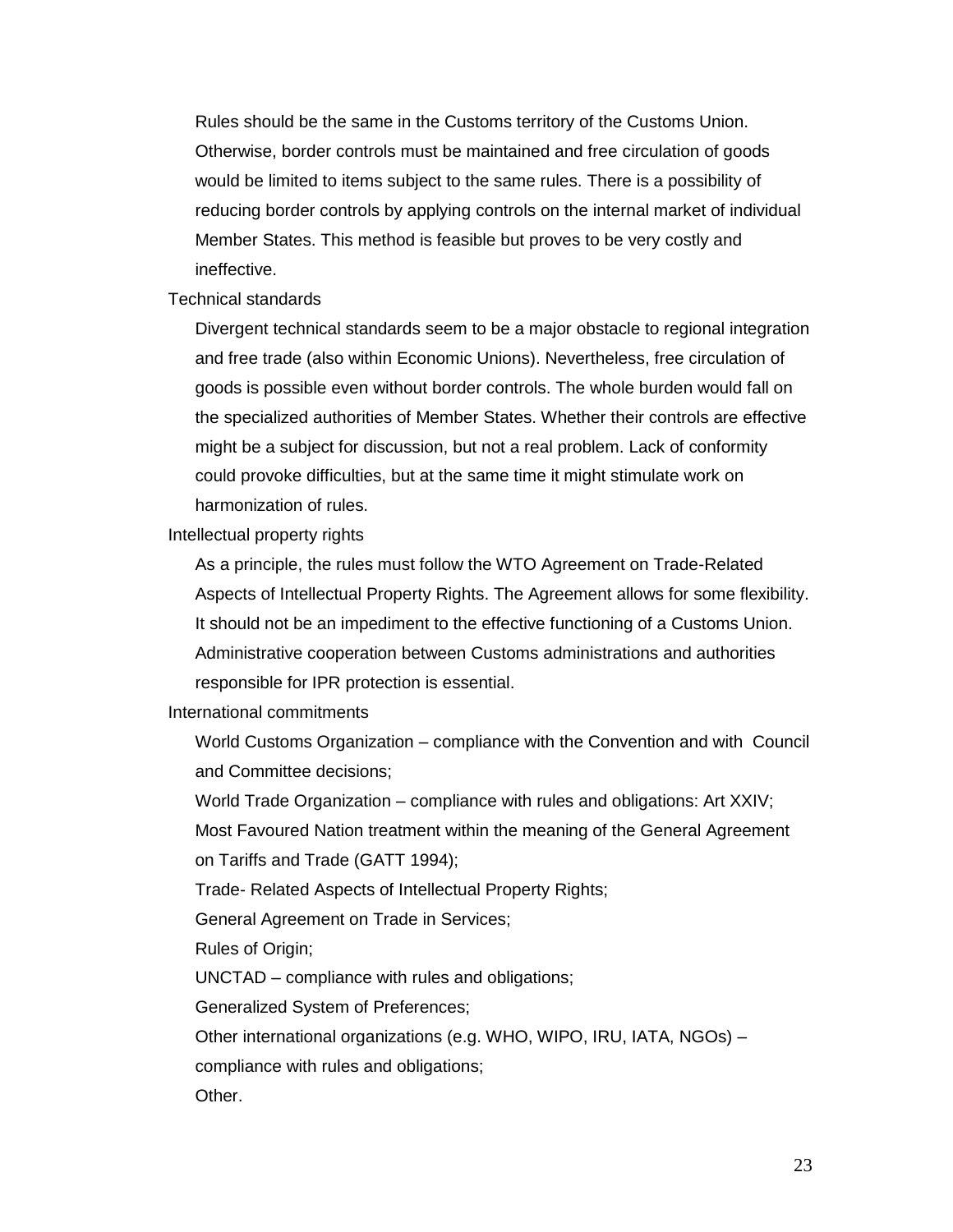A Customs Union is also a kind of regional integration agreement (or a stage in the development of such an agreement) but, with respect to the WCO mission, its elements are presented in a more detailed way. Nevertheless, Customs play a crucial role in the functioning of all types of regional agreements, irrespective of the existence or nonexistence of a Customs Union.

# **5. WCO Strategic Plan<sup>24</sup>, regional integration and Customs Union**

The WCO Strategic Plan, other tools and specific actions undertaken contribute substantially to the enhancement of regional initiatives. The table further down shows the possible impact of the WCO Strategic Plan and subsequent actions on the regional integration process. The issues indicated are valid at all levels, from high-level policy to specific Customs topics.

Customs Unions were described above as a specific regional integration model. This accords with the theoretical discussions but, in fact, Customs has a role in all types of agreements. The simplest Preferential Trade Agreement cannot function without efficient Customs to determine HS codes or the origin of goods, to assess and calculate duties, etc.

Moreover, it can be argued that the typology of agreements is disputable. Any agreement is based on some political, economic and social considerations, and ultimately has to take into consideration practical aspects of operation. In general (but not always), regional integration has a tendency to move from 'light' agreements, which cover preferential or free trade arrangements, to a more beneficial

'Customs Union' and finally towards an even more ambitious

 $\overline{a}$ 

economic/political/monetary union. The number and nature of steps in this evolution is not defined, nor is the speed of integration, which often reflects political and economic realities. It is clear that, in order to be successful and to secure ongoing progress in the

 $24$ The Strategic Plan covers all WCO activities. Nevertheless, the specific actions relate to more focused tools including, but not limited to: the Operational Plan, Tactical Activities, Economic Competitiveness Package Action Plan, Economic, Revenue Package Phase III Action Plan, Capacity Building Corporate Plan, Compliance and Enforcement Package, and Digital Customs Actions.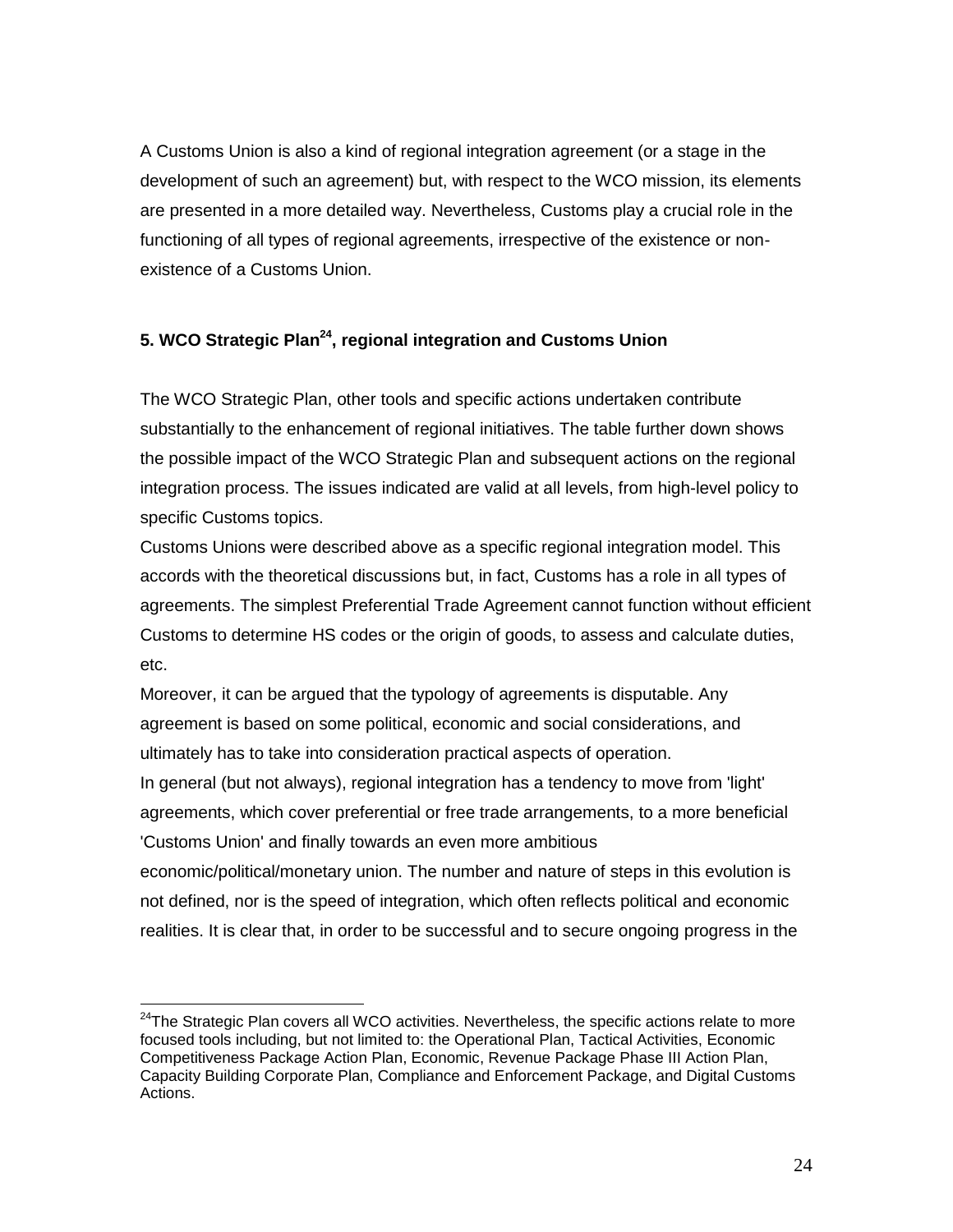integration process, it must be supported by a large share of the population in the region where this integration takes place.

The role of Customs is essential for operation in practice, and the WCO is a global centre for exchange of information, setting benchmarks and agreeing best practices for each of its 181Members.

The tables below refer to the general remit of WCO but all programmes/actions listed in footnote 13 might be considered.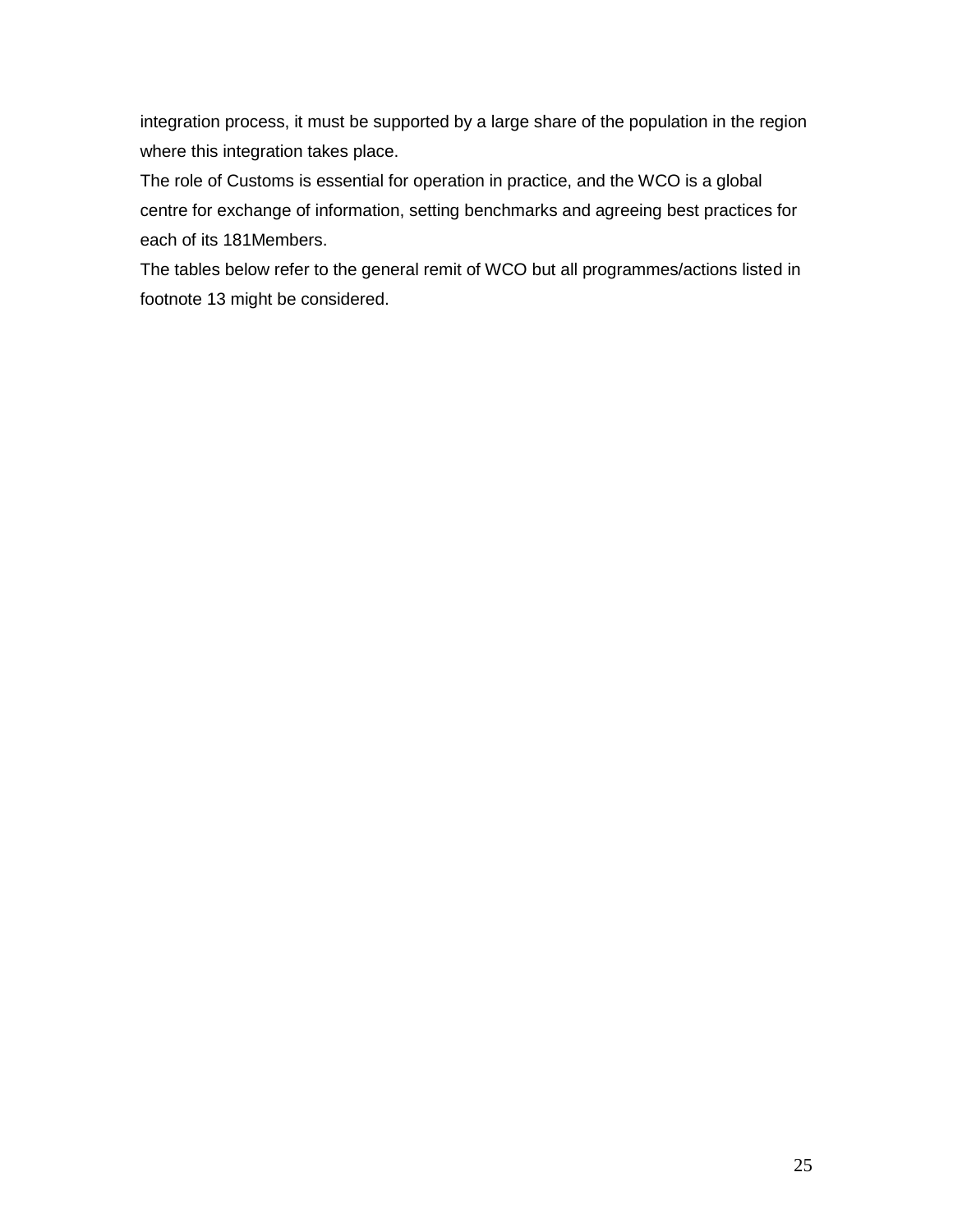| Objectives                  | Possible Customs/WCO contribution                              |
|-----------------------------|----------------------------------------------------------------|
|                             |                                                                |
| Promoting economic and      | The WCO Strategic Plan as well as MS plans and their           |
| social development          | implementation contribute to the achievement of this goal.     |
|                             | The most important elements are: revenue collection,           |
|                             | security, protection of citizens and trade facilitation. The   |
|                             | packages are: Economic Competitiveness, Revenue,               |
|                             | Compliance and Enforcement, and Organizational                 |
|                             | Development. Other strategic goals - Digital Customs,          |
|                             | Coordinated Border Management, Exchange of Information         |
|                             | - are also essential.                                          |
| Enhancing the role of a     | This general objective goes beyond the Customs and WCO         |
| region in the global        | remit. It is related to a decision-making process and the      |
| economy                     | political commitment of all Member States to present a         |
|                             | coordinated position at all international fora and in relation |
|                             | to third parties. Economic and social progress is essential.   |
|                             | Nevertheless, Customs can play an important role in            |
|                             | achieving this objective also.                                 |
| Strengthening popular       | Strategic objectives on raising the performance (profiles) of  |
| support for the integration | Customs and research and analysis are essential for            |
| process                     | regional integration. On the one hand, enhanced                |
|                             | cooperation between Member States (with the final goal of      |
|                             | eliminating border controls) reduces the role of Customs at    |
|                             | internal borders. On the other hand, protecting external       |
|                             | borders of the region becomes the most important issue.        |
|                             | Citizens should be convinced that their interests are well     |
|                             | protected. Profiles of Customs and research (Strategic         |
|                             | Objective 6 and Strategic Objective 7).                        |
| Facilitating peaceful       | There are no specific strategic objectives to this end.        |

# **General objectives of regional integration agreements<sup>25</sup>**

 $^{25}$ Some of these objectives can be treated as being autonomous or might be considered as important elements for peace and for economic and social progress. Customs and the WCO could be said (within their remits) to contribute to the achievement of these objectives.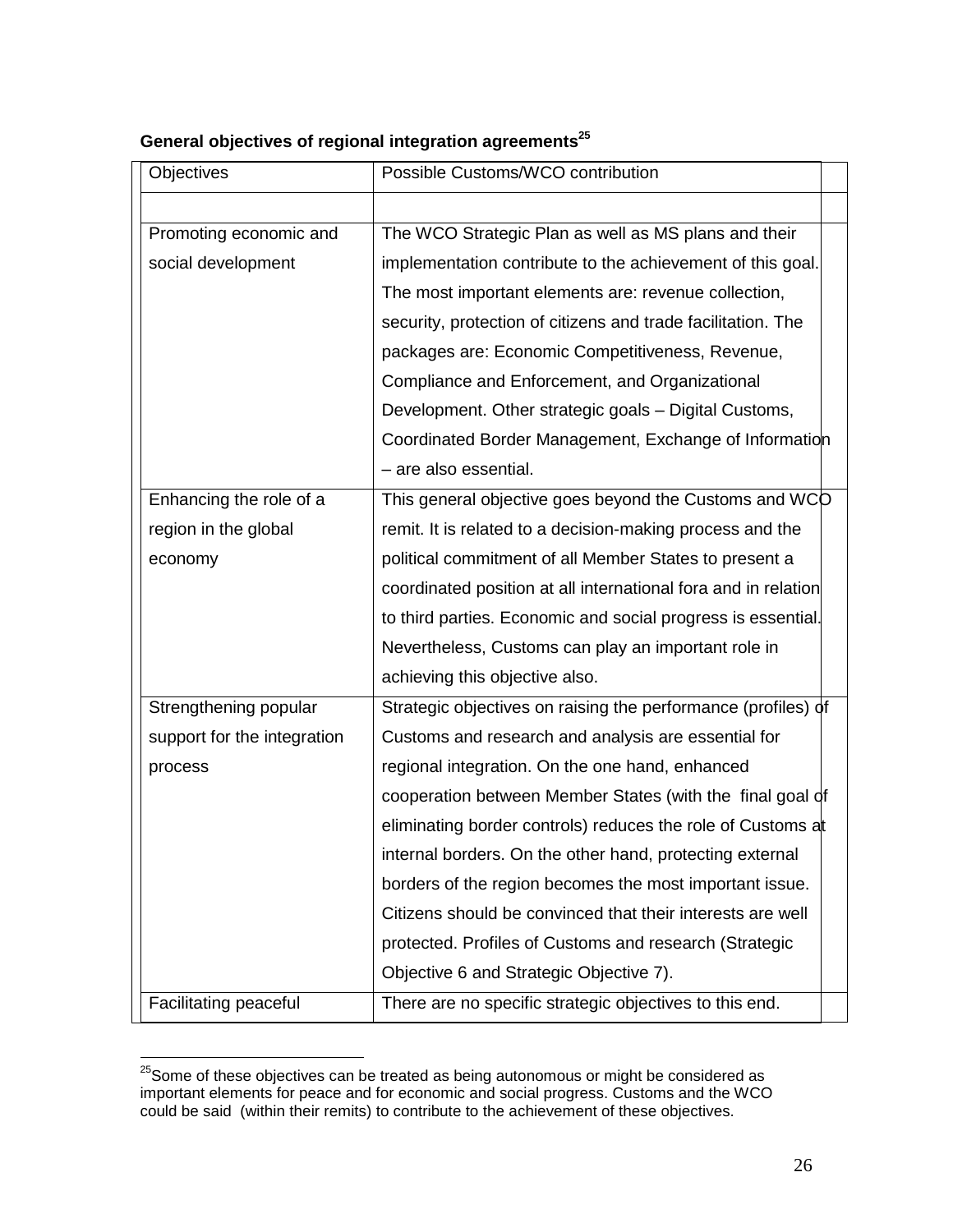| resolution of internal and     | Nevertheless, rules of procedure of all Committees and            |
|--------------------------------|-------------------------------------------------------------------|
| international disputes         | Working Groups provide a mechanism for settlement of              |
|                                | internal disputes amongst Member States, which should             |
|                                | avoid presenting their internal discussions to third parties.     |
|                                | Some work remains to be done. For example, Article 10 of          |
|                                | the HS Convention could be used (after adjustment) for            |
|                                | regional dispute settlement in relation to tariff classification. |
| Streamlining the decision-     | This objective is essential for enhancing regional                |
| making process                 | integration. Customs might play a crucial role in this area.      |
|                                | Reconsideration of the rules of the conventions/agreements        |
|                                | managed by the WCO is necessary. For example, in                  |
|                                | relation to tariff classification, valuation and origin, the      |
|                                | Guidelines and Diagnostic Tool on Tariff Classification,          |
|                                | Valuation and Origin Work and Related Infrastructure could        |
|                                | be applied at national level, and then elevated to regional       |
|                                | level to ensure a uniform decision-making process.                |
|                                | However, there is a structural difficulty: it is possible that    |
|                                | WCO Committee, Group and even Council decisions may               |
|                                | not be respected, without any consequences.                       |
|                                |                                                                   |
|                                |                                                                   |
| Protecting financial interests | The Revenue Package tools will be helpful.                        |
| (revenue collection and        | PCA, international financial flows and sharing of information     |
| revenue sharing)               | would be topics to consider.                                      |
| Protecting society, health,    | Specific subdivisions important to the region could be            |
| security and safety            | introduced in tools related to this objective in order to         |
|                                | facilitate risk management. Exchange of information and           |
|                                | mutual recognition of risk analysis are essential.                |
| Protecting cultural heritage   | WIPO recommendations/conventions should be considered             |
| and intellectual property      | in all WCO activities.                                            |
| rights                         |                                                                   |
|                                |                                                                   |
| Protecting the environment     | Specific subdivisions important to the region could be            |
|                                | introduced in the conventions to facilitate risk management.      |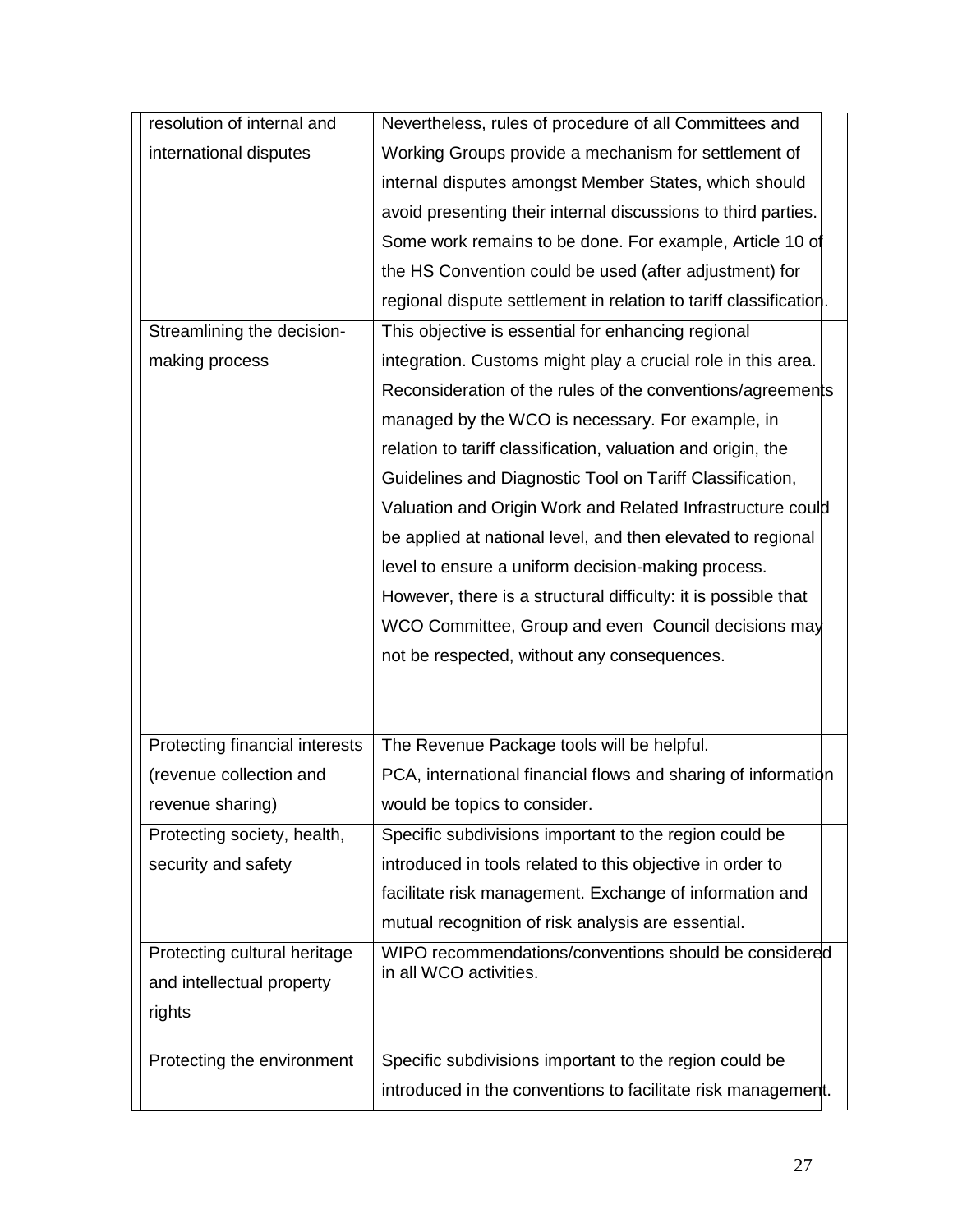# **Specific objectives of regional integration agreements (relating to trade and Customs Unions)<sup>26</sup>**

| <b>Topic</b>                 | Possible WCO contribution (Strategic Plan and other       |
|------------------------------|-----------------------------------------------------------|
|                              | tools)                                                    |
|                              |                                                           |
| Efficient revenue collection | Action Plan (Phase I and Phase II) for Revenue Package    |
| <b>Efficient Customs-Tax</b> | Guidelines for strengthening cooperation and the          |
| cooperation:                 | exchange of information between Customs                   |
| Transfer pricing and         | administrations and tax authorities at the national level |
| <b>Customs valuation</b>     | Promoting OECD agreements (e.g. CCCTB, BEPS, non-         |
| Exit confirmation            | cooperative jurisdictions)                                |
| Revenue sharing              | Studying and promoting experience of existing regional    |
|                              | integration agreements (e.g. EU, EAEU, GCC, SACU,         |
|                              | ASEAN)                                                    |
| <b>Trade facilitation</b>    | Revised Kyoto Convention (RKC) and implementation of      |
|                              | WTO Agreement on Trade Facilitation (TFA) Working         |
|                              | Group, Mercator Programme                                 |
|                              | <b>Time Release Study</b>                                 |
|                              | The application of an advance ruling system consistent    |
|                              | with the provisions of Article 3 of the WTO Trade         |
|                              | Facilitation Agreement and the WCO Technical              |
|                              | Guidelines on Advance Rulings for Classification, Origin  |
|                              | and Valuation at regional level could further accelerate  |
|                              | the decision-making process and broaden the area of       |
|                              | legal certainty guaranteed to economic operators.         |
|                              | Further development of Customs laboratories is essential. |
| Enhancement of security:     | SAFE Framework of Standards and supporting security       |
| common risk profiles,        | tools,                                                    |
| mutual recognition of risk   | including air cargo security                              |
| analysis                     | <b>Compliance and Enforcement Package</b>                 |

 $^{26}$ WCO is not directly responsible for implementation of all of these objectives. Nevertheless, its mission, Strategic Plan and other tools can and should provide information, advice and support for the achievement of these objectives.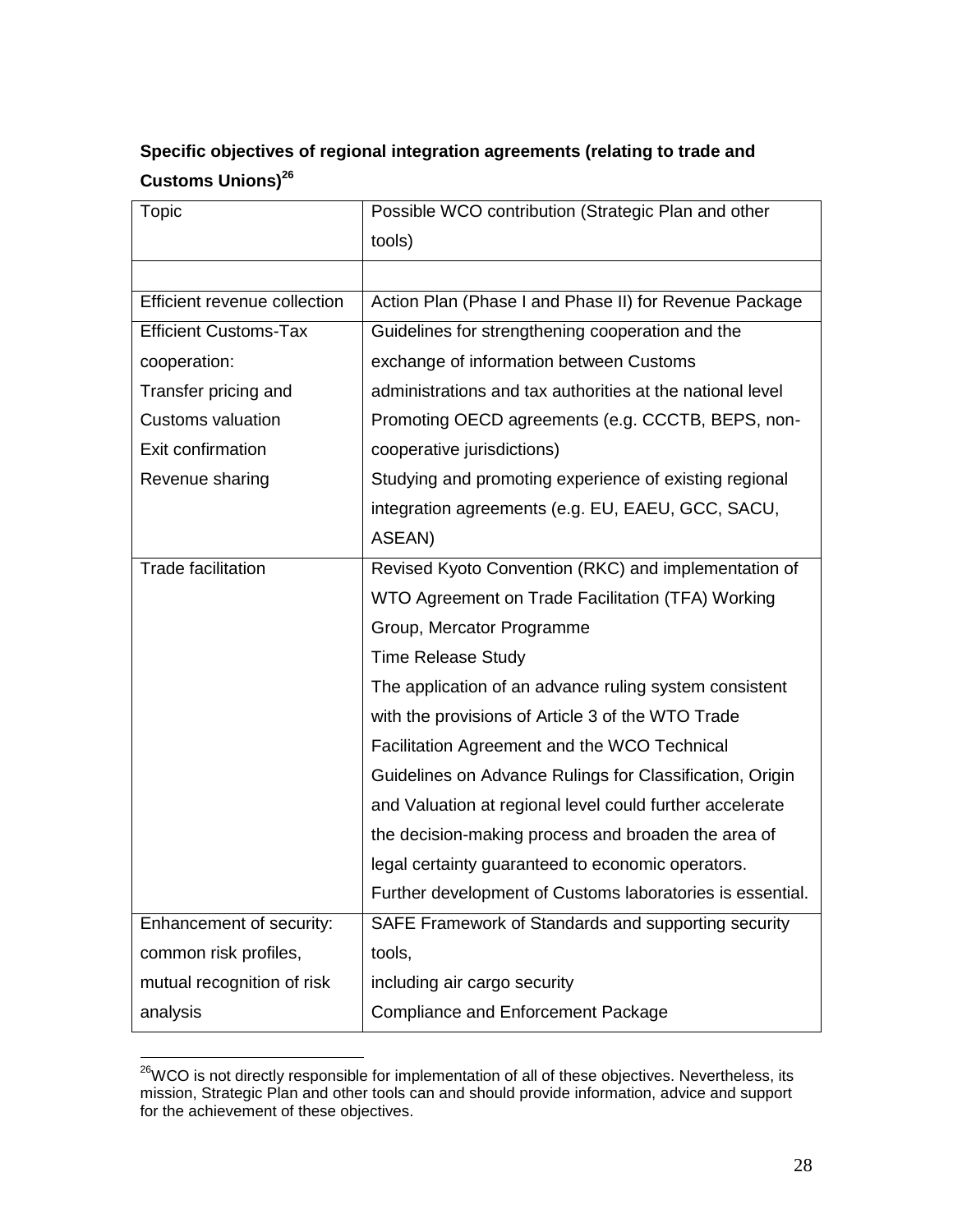| Common sanitary and           | <b>Coordinated Border Management</b>                                                                                                                                                                                            |
|-------------------------------|---------------------------------------------------------------------------------------------------------------------------------------------------------------------------------------------------------------------------------|
| phytosanitary standards,      | (CBM) Compendium                                                                                                                                                                                                                |
| common technical              | Promoting and applying tools of the WTO Agreement and                                                                                                                                                                           |
| standards                     | of the International Plant Protection Convention (IPPC),                                                                                                                                                                        |
|                               | the World Organization for Animal Health (OIE) and the                                                                                                                                                                          |
|                               | Codex Alimentarius (food safety) to promote closer                                                                                                                                                                              |
|                               | cooperation with Customs.                                                                                                                                                                                                       |
| Cooperation with the private  | For both the private and public sector, similar trade                                                                                                                                                                           |
| sector and public,            | facilitation, security and safety tools are applied.                                                                                                                                                                            |
| Common AEO criteria and       | Authorized Economic Operator (AEO)                                                                                                                                                                                              |
| mutual recognition of AEOs    | <b>Guidelines</b><br><b>WCO Customs-Business Partnership Guidance</b><br>Other AEO tools in the SAFE Package<br>Interface Public-Members (IPM)<br>WCO guidelines on National Committees on Trade<br><b>Facilitation (NCTFs)</b> |
| Exchange enforcement and      | Regional Intelligence Office (RILO) network                                                                                                                                                                                     |
| intelligence information      | Promoting exchange of information between all border                                                                                                                                                                            |
|                               | agencies                                                                                                                                                                                                                        |
|                               | <b>AIRCOP Project</b>                                                                                                                                                                                                           |
|                               | Cooperation with the United Nations Office on Drugs and                                                                                                                                                                         |
|                               | Crime (UNODC), Interpol and Europol                                                                                                                                                                                             |
|                               | Common border posts                                                                                                                                                                                                             |
| <b>Common External Tariff</b> | Should be based on the Harmonized System. The WCO                                                                                                                                                                               |
|                               | can provide capacity building to support the regional                                                                                                                                                                           |
|                               | entities in charge of the development and maintenance of                                                                                                                                                                        |
|                               | the Common External Tariff.                                                                                                                                                                                                     |
| Single system for tariff      | Could be integrated into the Common External Tariff                                                                                                                                                                             |
| suspension, quotas and        |                                                                                                                                                                                                                                 |
| tariff exemption              |                                                                                                                                                                                                                                 |
| Single system for             | Promoting the WTO Agreement                                                                                                                                                                                                     |
| antidumping, countervailing   |                                                                                                                                                                                                                                 |
| duties, subsidies,            |                                                                                                                                                                                                                                 |
| safeguards                    |                                                                                                                                                                                                                                 |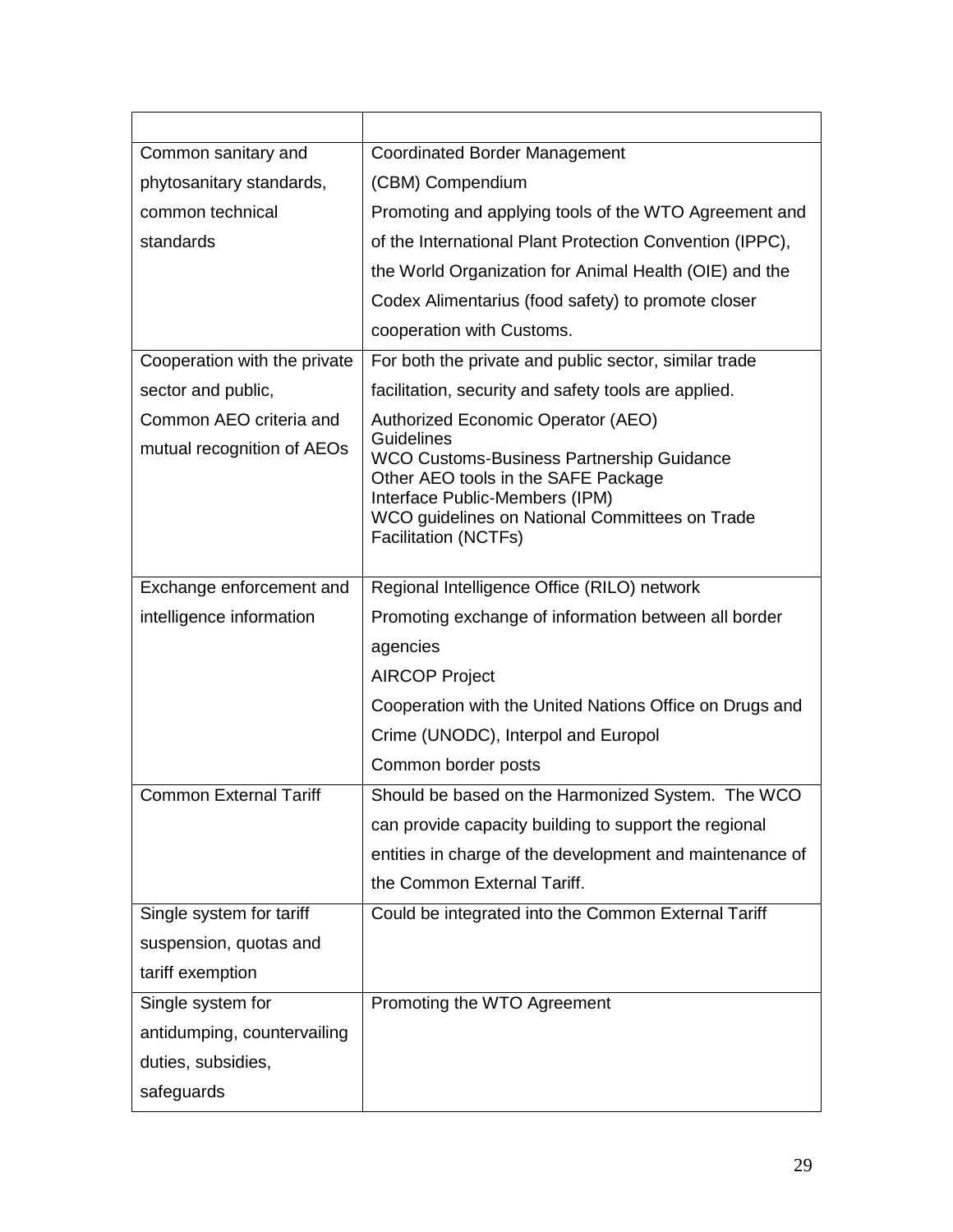| Harmonized classification of | Should be based on the HS and the Common External               |
|------------------------------|-----------------------------------------------------------------|
| goods                        | Tariff.                                                         |
|                              | At regional level, a Classification Committee should be         |
|                              | created to discuss specific cases and issue common              |
|                              | guidelines and rulings.                                         |
|                              | Regional cooperation among Customs laboratories should          |
|                              | be established.                                                 |
| Binding tariff information   | Revenue Package -                                               |
|                              | "Technical Guidelines on Advance Rulings for                    |
|                              | Classification, Origin and Valuation"                           |
| Unique rules of origin -     | RKC provisions and promotion of the work done so far by         |
| preferential and non-        | the Committee and Technical Committee on Rules of               |
| preferential                 | Origin.                                                         |
|                              | WCO guidelines, especially on origin certification, origin      |
|                              | verification, and the updating of preferential rules of origin. |
|                              | At regional level, an Origin Committee should be created        |
|                              | to discuss specific cases and issue common guidelines           |
|                              | and rulings.                                                    |
| Binding origin information   | Revenue Package -                                               |
|                              | "Technical Guidelines on Advance Rulings for                    |
|                              | Classification, Origin and Valuation"                           |
|                              |                                                                 |
| Common guarantees            | <b>Transit Guidelines</b>                                       |
| system for internal and      |                                                                 |
| external transit             |                                                                 |
|                              |                                                                 |
| Strengthen capacity          | Organizational Development Package                              |
| building <sup>27</sup>       | Guidelines on Organizational Performance Measurement            |

<sup>&</sup>lt;sup>27</sup>The four objectives (Strengthen Capacity Building, Promote Digital Customs, Raise the Performance and Profile of Customs, and Conduct Research and Analysis) are included in the Strategic Plan as Goals 4, 5, 6 and 7. In fact they are not stand-alone goals. They are, rather, tools to achieve other objectives. The typology of objectives is, of course, discretionary but, as proposed, it looks logical. On the other hand, it might be challenged. Even the correct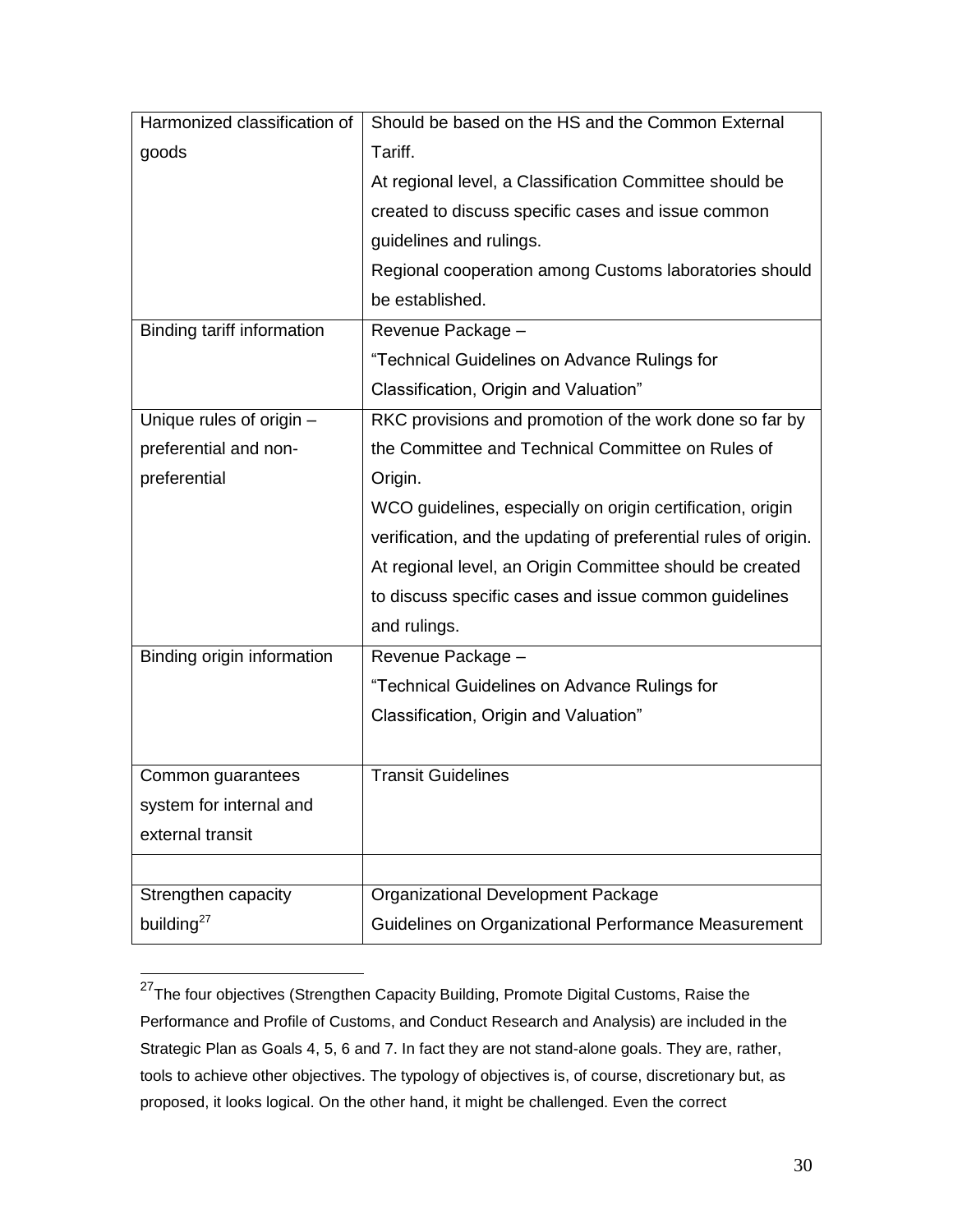|                                | Reform and Modernization Monitoring Activities          |
|--------------------------------|---------------------------------------------------------|
|                                | and Projects (RAM MAP) Database                         |
|                                | Leadership and Management Development (LMD)             |
|                                | Programme                                               |
|                                | <b>WCO Fellowship Programme</b>                         |
|                                | People Development Diagnostic Tool                      |
|                                | Distance Learning - CLiKC learning platform             |
|                                | National and Regional Centres                           |
|                                | Revised Arusha Declaration, Integrity Development Guide |
|                                |                                                         |
|                                |                                                         |
| <b>Promote Digital Customs</b> | <b>WCO IT Guide for Executives</b>                      |
|                                | <b>WCO Data Model</b>                                   |
|                                | Advance Passenger Information/Passenger Name Record     |
|                                | (API/PNR) Guidelines                                    |
|                                | <b>Customs Enforcement Network (CEN)</b>                |
|                                | Cargo Targeting System (CTS)                            |
|                                | <b>Globally Networked Customs (GNC)</b>                 |
|                                | WCO Compendium on How to build a Single Window          |
|                                | Environment                                             |
|                                | <b>RKC ICT Guidelines</b>                               |
| Raise the performance and      | Regional Offices and Regional Training Centres          |
| profile of Customs             | Orientation Package - cooperation with WTO (TFA)        |
|                                | Achieving Excellence in Customs (AEC)                   |
|                                | High-level advocacy                                     |
|                                | Memoranda of Understanding                              |
|                                | <b>WCO Communications Policy</b>                        |
|                                | <b>WCO Annual Report</b>                                |
|                                | Administration of WCO Secretariat                       |
|                                | <b>WCO News magazine</b>                                |
|                                | Implement Policy Commission and Council decisions       |

classification of goods might not be considered as an objective *per se*. For example, it could be regarded as a tool for security, revenue collection or trade policy.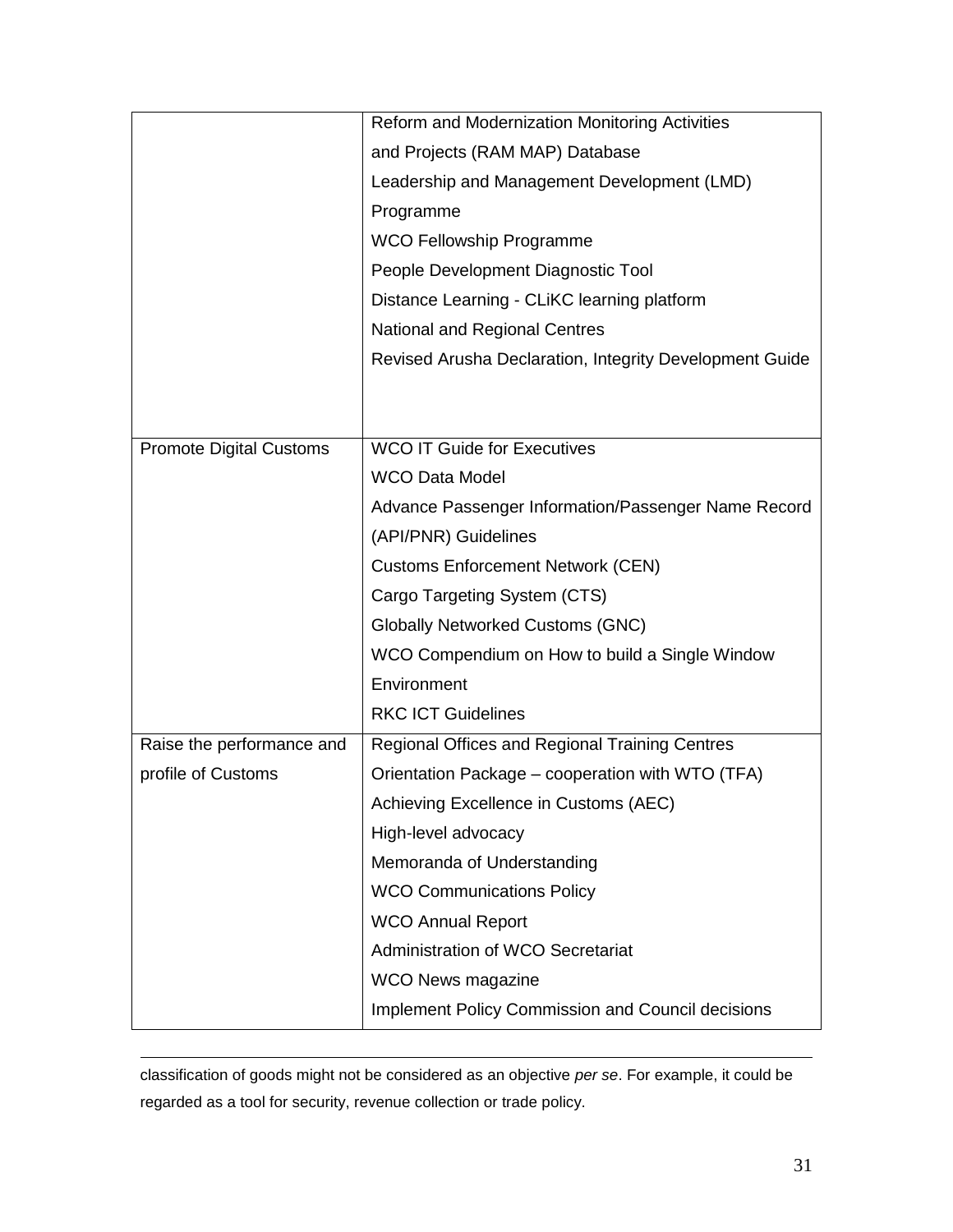| Conduct research and | Research and policy papers                 |
|----------------------|--------------------------------------------|
| analysis             | <b>PICARD Conference</b>                   |
|                      | Cooperation with academia and stakeholders |
|                      |                                            |

# **Tools at the disposal of regional integration agreements (Customs Unions) to achieve the objectives<sup>28</sup>**

| Topic                          | Possible WCO contribution (Strategic Plan and other         |
|--------------------------------|-------------------------------------------------------------|
|                                | tools)                                                      |
|                                |                                                             |
| Structure of the institutions  | Comparative study of the models used by the existing        |
|                                | regional integration agreements                             |
| Competence sharing             | Comparative study of the models used by the existing        |
| between institutions (central  | regional integration agreements                             |
| and MS)                        |                                                             |
| Decision-making:               | Comparative study of the models used by the existing        |
| - unanimity                    | regional integration agreements                             |
| - voting (weighted/structured) |                                                             |
| Dispute settlement             | Comparative study of the models used by the existing        |
| mechanism                      | regional integration agreements                             |
|                                | WTO dispute settlement mechanism might be                   |
|                                | recommended                                                 |
|                                | Article 10 of the HS Convention could be used (after        |
|                                | adjustment) in regional dispute settlement in relation to   |
|                                | tariff classification. Implementation of the results of the |
|                                | procedure should be enforceable.                            |
| Infringement procedure         | Comparative study of the models used by the existing        |
|                                | regional integration agreements                             |
| Harmonized data models         | WCO recommendations to be followed                          |
| Harmonized document            | WCO recommendations to be followed                          |

 $28$  Some of these elements seem to go beyond the WCO remit. Others are very important and WCO expertise might be needed – not only to provide information, but also in preparing models and setting benchmarks.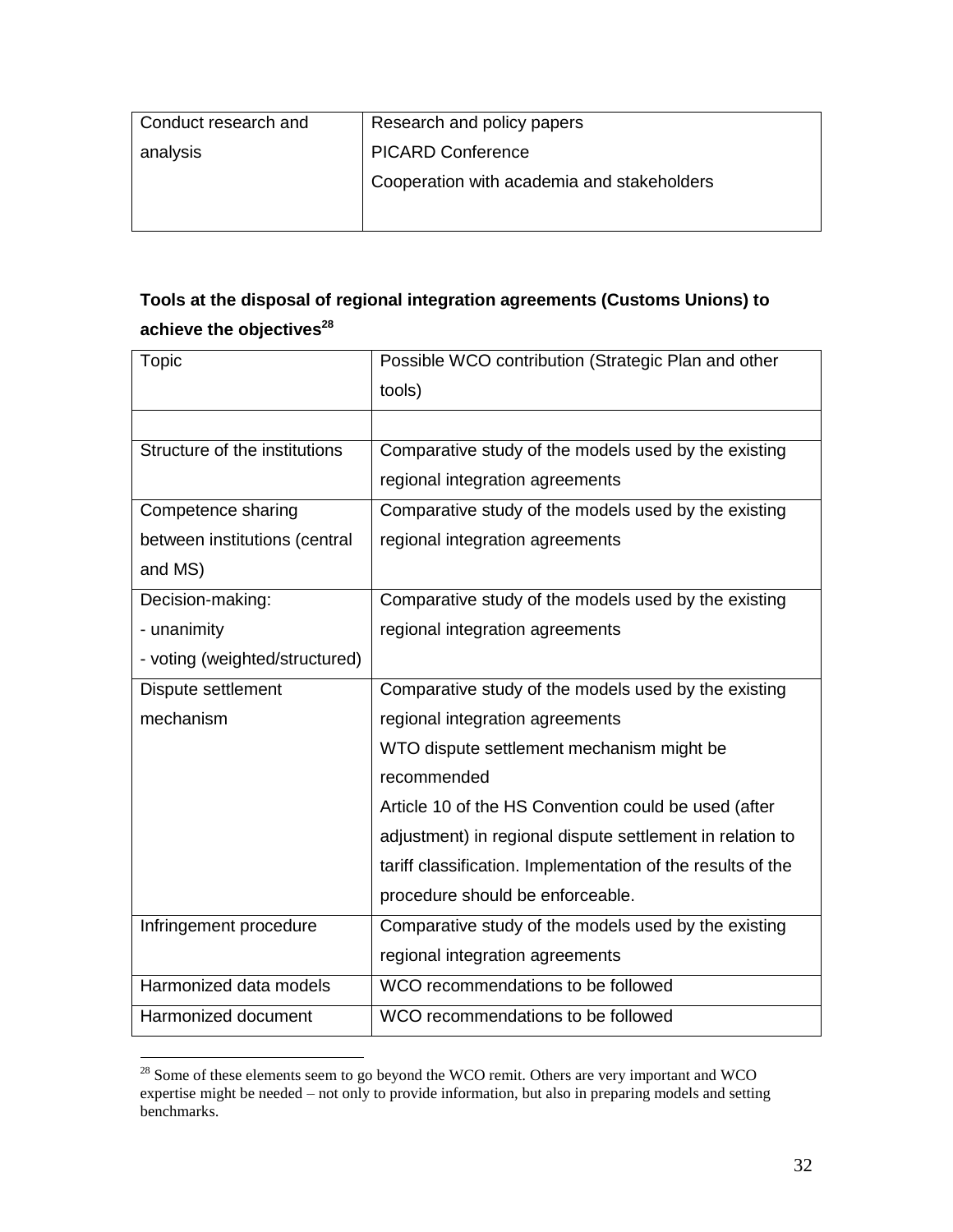| format                     |                                    |
|----------------------------|------------------------------------|
| Consolidated system of     | WCO recommendations to be followed |
| information flows based on |                                    |
| <b>ITC</b>                 |                                    |
| <b>Harmonized Customs</b>  | WCO recommendations to be followed |
| procedures                 |                                    |

# **6. Conclusions**

The WCO and Customs administrations contribute to the enhancement of regional integration and trade facilitation. These objectives are, of course compatible. Regional integration (from PTA to Economic Union) is successful when external borders function well and are properly administered for revenue, safety and security.

WCO and Customs instruments and tools are essential for the effective achievement of the economic and social development of all countries and regional integration groupings<sup>29</sup>.

The WCO and Customs administrations can support successful regional integration and trade facilitation when the following elements are in place:

- Political support and understanding by the governments and international institutions,
- Effective institutional structures and decision-making procedures,
- Sustained cooperation with other governmental institutions,
- Availability of human and financial resources.

## **Annex**

 $\overline{a}$ 

**List of the most pertinent issues related to discussions on the role and status of Customs Unions** (Summary)

# **General issues**

**•** Governance

 $^{29}$  There are 212 regional integration agreements (19 of them include Customs Union) notified to the World Trade Organization. Some agreements are not notified and some remain theoretical.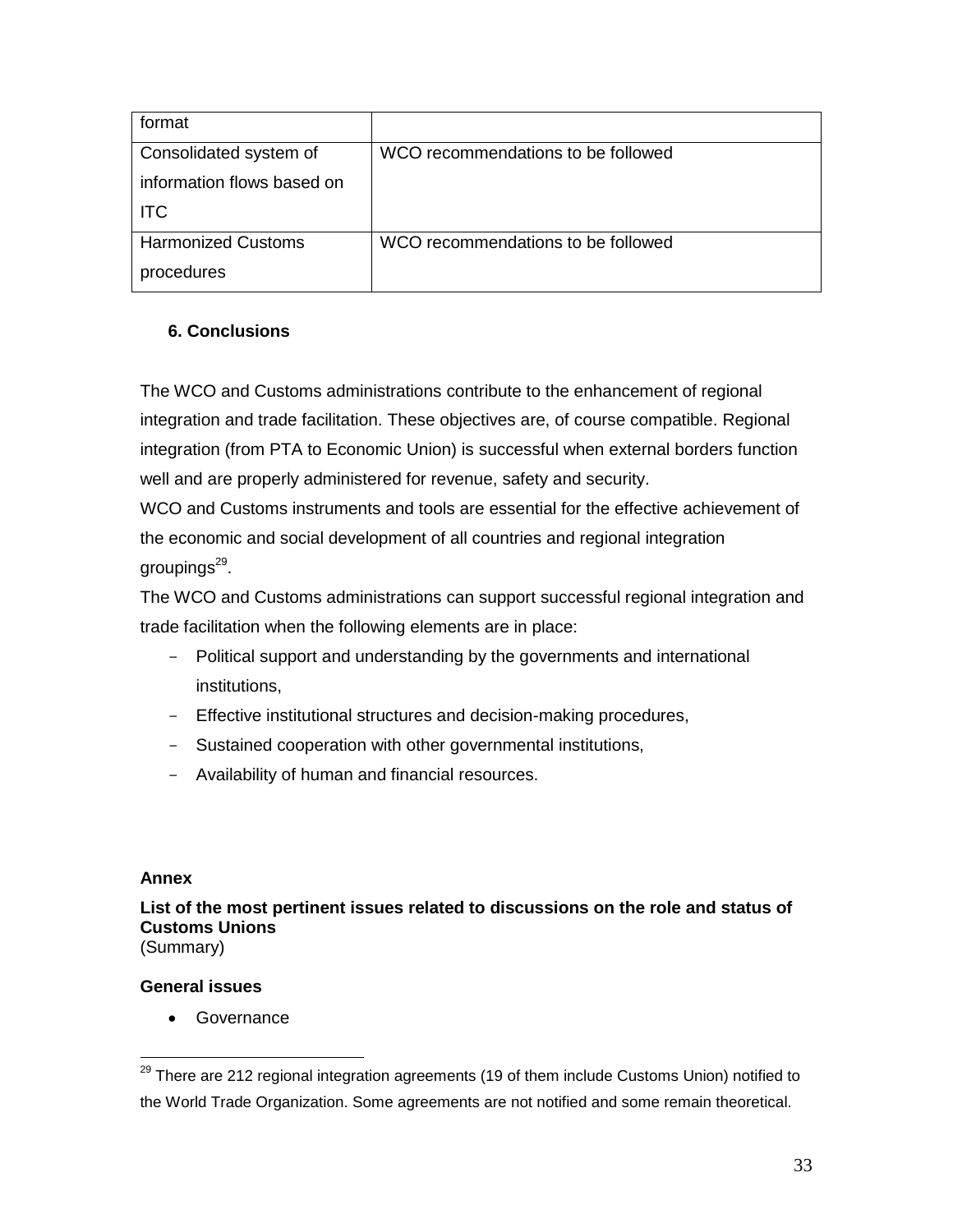A Customs Union must have a central management system. The structure and competences depend on a political agreement and may differ in relation to the elements listed below. In most cases, a reference to the management structure must be made.

There exist two options related to the governing structure of a Customs Union:

- Central management body,
- Competences shared amongst different levels, but decisions made always on behalf of the Union and its Member States.

The first option should be limited to the practical organization and functioning of a Customs Union. The Member States can maintain their own Customs Service (and Services responsible for implementation of other policies,) but effective and efficient administrative cooperation is necessary.

The second option is in fact applied in all existing Customs Unions. The most important decisions (tariffs, FTAs with third parties) are made at a high political/governing level. Some powers (e.g. antidumping, infringements, etc.) are then delegated to lower levels. Finally, some decisions (e.g. classification of goods) are delegated to the executive level.

Documents, statistics

All Members of a Customs Union should use the same documents related to Customs procedures and indirect taxation. The WCO Data Model (WCO, 2009 and later versions) provides comprehensive guidelines in this respect. This condition is also essential for statistics.

Administrative cooperation

Cooperation between Customs and tax authorities of the Members of a Customs/Economic Union is essential for the efficient functioning of the Union. The arrangements should provide for full access to (exchange of) information on trade and tax-related issues by the administrations of the Member States of the CU/EU. The only exceptions should be the "trade-sensitive" issues: terms of contracts and supplier/buyer data. Even the information on suppliers/buyers might be required for security reasons. A high-level political decision is needed.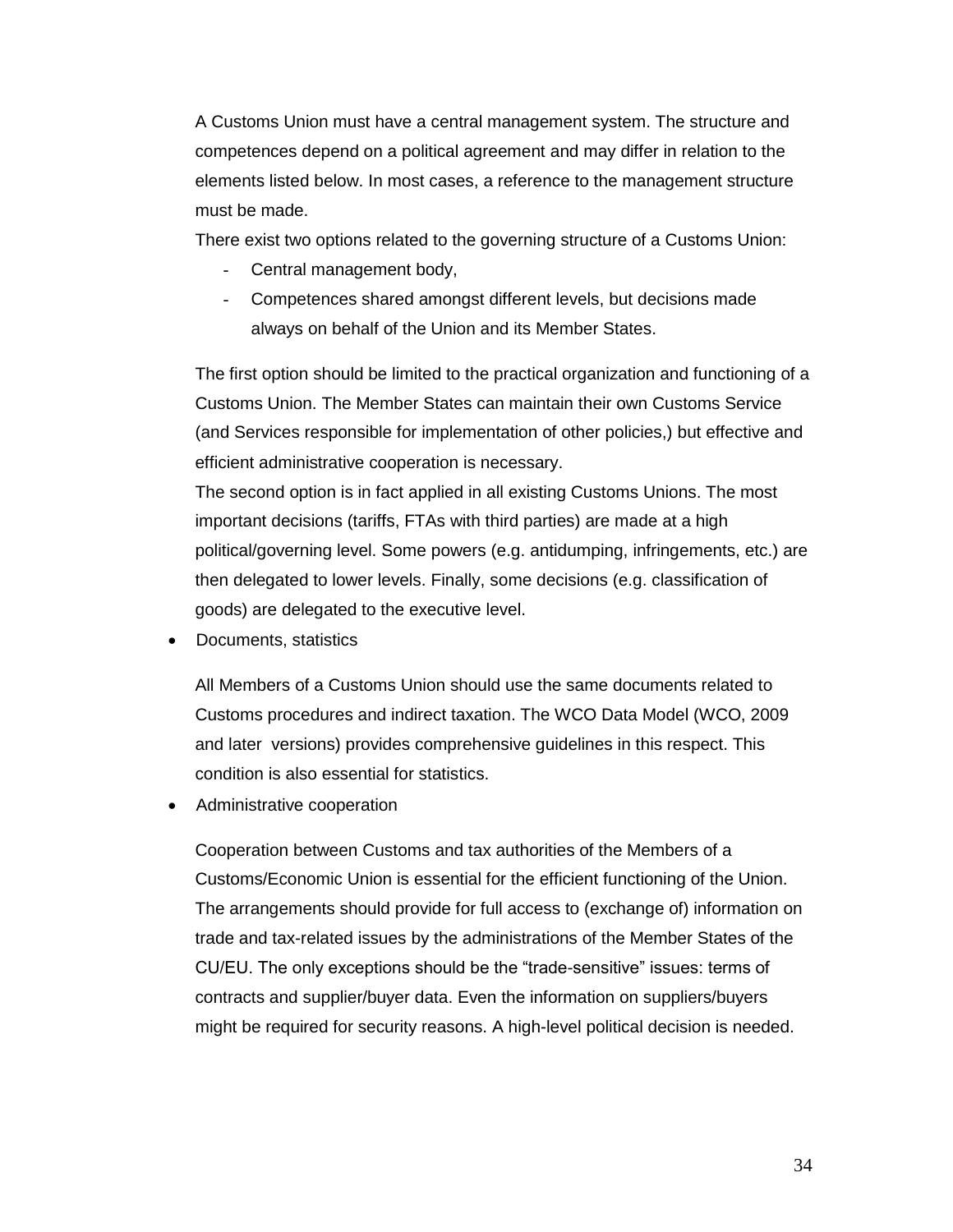Tariff measures

Without exception (transitional measures may be considered), the following should be the competence of a central Customs Union management system:

- no Customs duties for goods traded within a Customs Union
- Common External Tariff
- tariff suspensions
- tariff quotas
- tariff exemptions
- Trade defence measures

As for tariff measures, the central management system should be empowered to make all decisions on:

- antidumping
- countervailing duties
- subsidies
- safeguards
- Rules of origin

Without exception, Members of a Customs Union should apply the same rules of origin for both non-preferential and preferential trade. Any derogation from this principle would open up possibilities for trade deflection/circumvention and then create substantial problems for traders and the decision-making system.

• Freedom of transport, guarantees

An efficient transit system is essential for the functioning of a Customs Union and its cooperation with third parties.

• Sanitary and phytosanitary standards

Rules should be the same in the Customs territory of a Customs Union.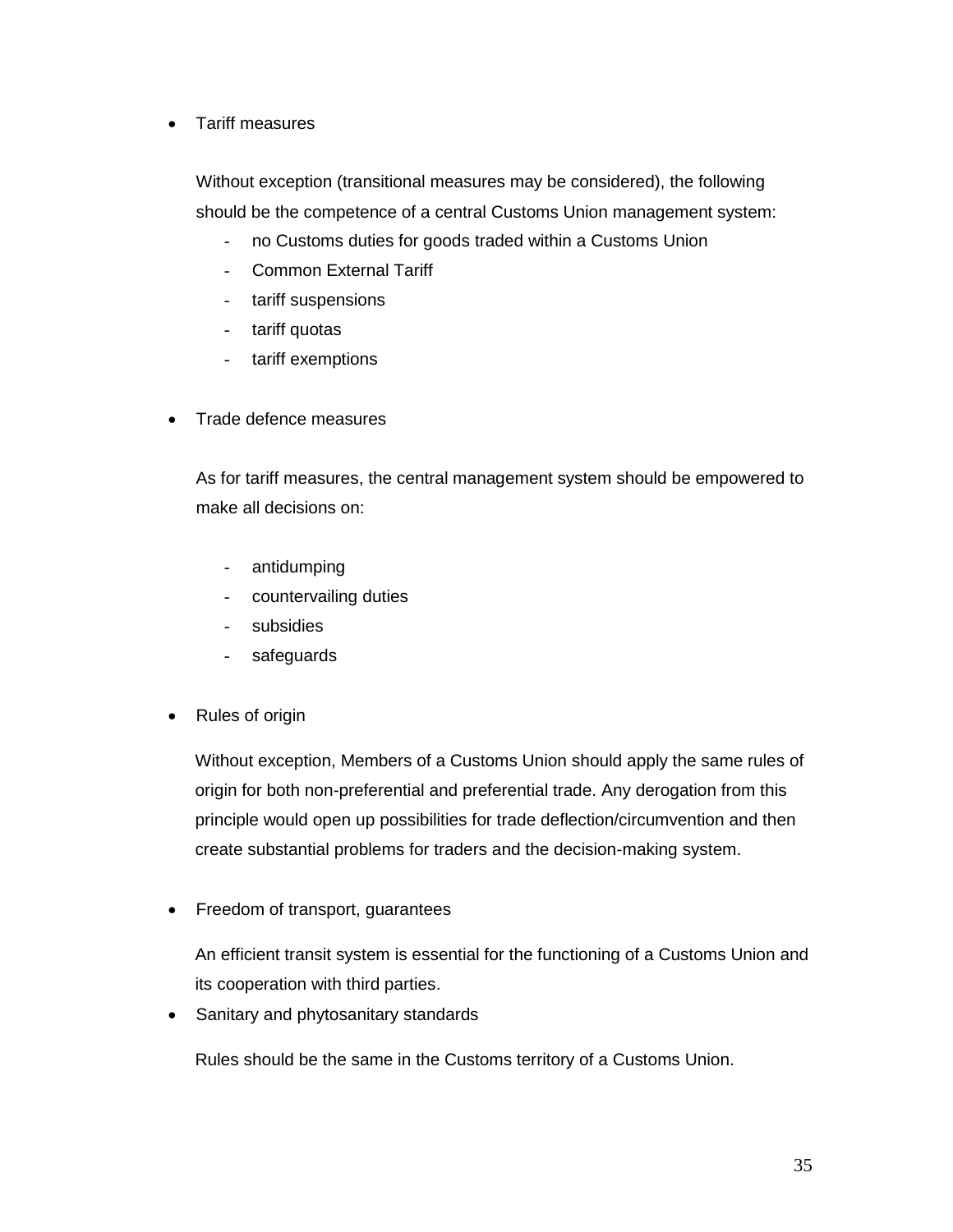• Technical standards

Free circulation of goods is possible even without border controls. The whole burden would fall on the specialized authorities of Member States. Lack of conformity could provoke difficulties, but at the same time it might stimulate work on harmonization of rules.

• Intellectual property rights

The rules must follow the WTO Agreement on Trade-Related Aspects of Intellectual Property Rights.

- International commitments
	- (a) World Customs Organization –compliance with the Convention and with Council and Committee decisions;
	- (b) World Trade Organization compliance with rules and obligations: Art XXIV;
	- (c) Most Favoured Nation treatment within the meaning of the General Agreement on Tariffs and Trade (GATT 1994);
	- (d) Trade-Related Aspects of Intellectual Property Rights;
	- (e) General Agreement on Trade in Services;
	- (f) Rules of Origin;
	- (g) UNCTAD compliance with rules and obligations;
	- (h) Generalized System of Preferences;
	- (i) Other international organizations (e.g. WHO, WIPO, IRU, IATA) compliance with rules and obligations;
	- (j) Other.
- Protection of citizens, safety and security

Effective administrative cooperation and a real-time exchange of information are necessary. The coverage of datasets should be as broad as possible.

- Border controls there are two options:
	- 1. Maintaining internal border controls
	- 2. Abolishing internal border controls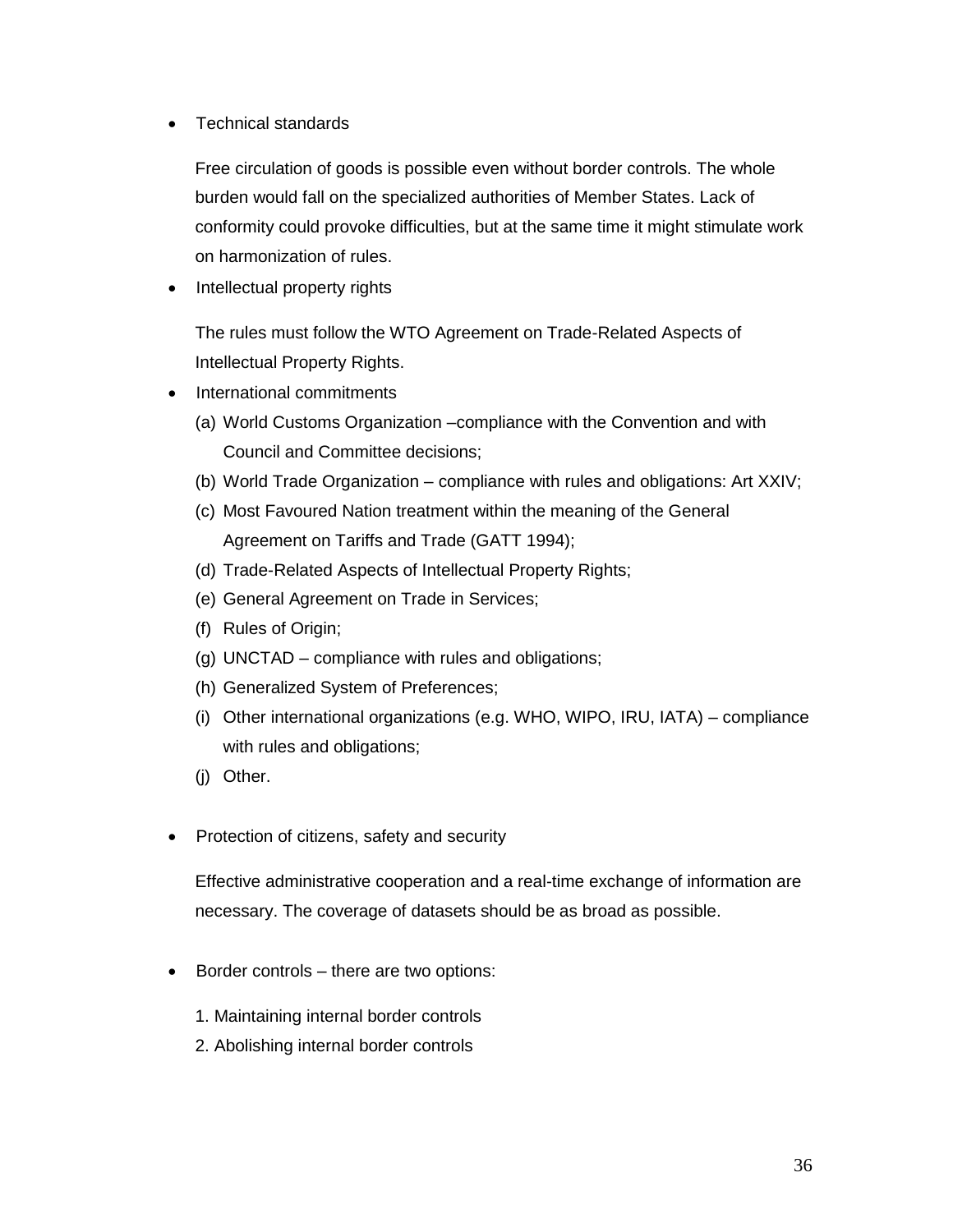These two options are of fundamental importance: (1) border controls covering not only specific Customs matters, but also all elements of national policies, and (2) revenue control and/or sharing.

# **Issues related to the participation of a Customs Union in international organizations**

- 1. Benefits/reasons for the Customs Union to become a member of the international organization
- 2. Financial contribution
- 3. Voting rights/seats
- 4. Distribution of powers between a Customs Union and its Member States
- 5. Correlation between the organization and Customs Union and its Member States participating in other organizations and conventions
- 6. Agreements with third parties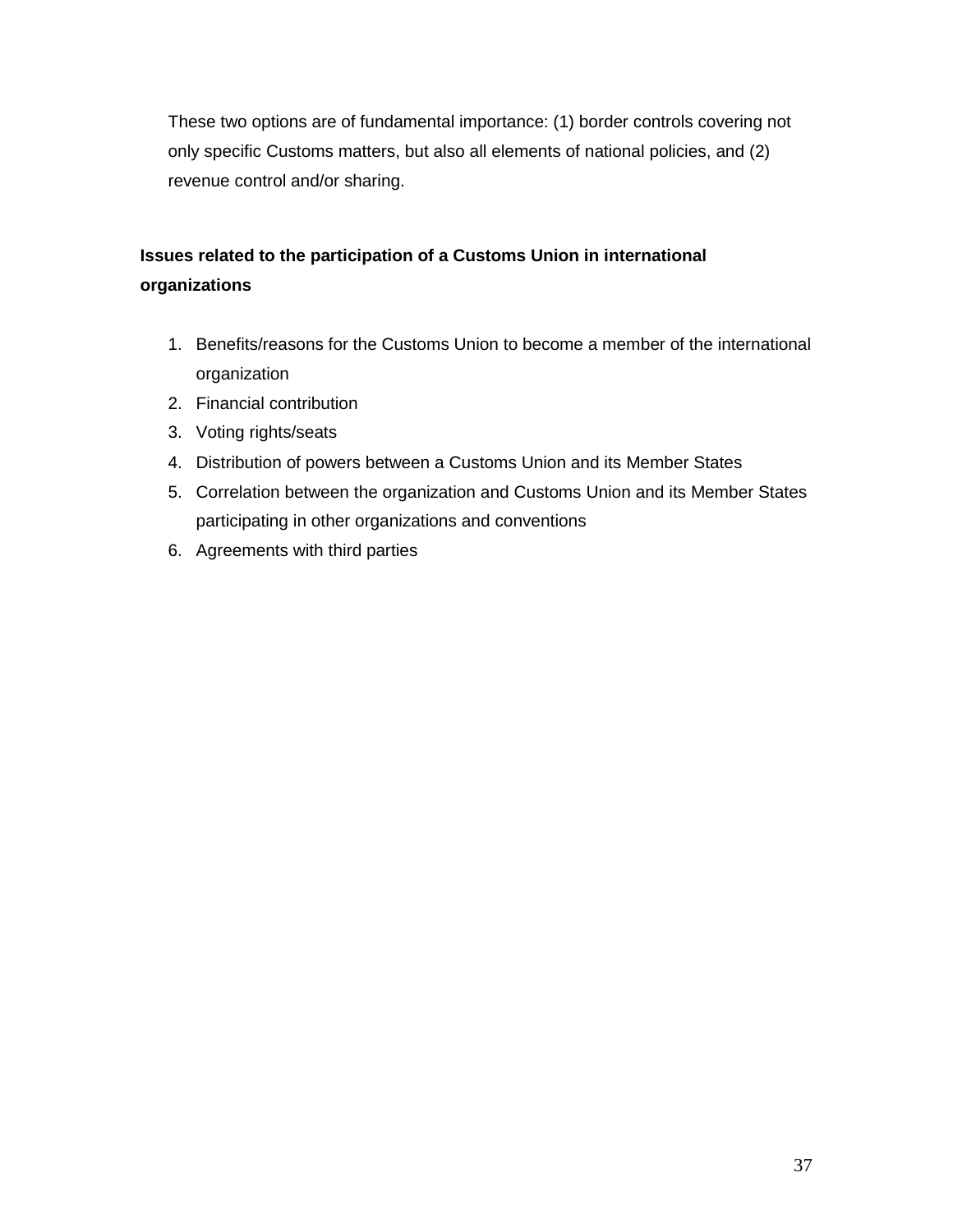### **References**

Acharaya R. (2016) ed.,World Trade Organization: Regional Trade Agreements and Multilateral Trading System, Cambridge University Press, Cambridge

Balassa, B. (1961), The Theory of Economic Integration, Homewood, IL: R. D. Irwin, Inc., 1961. [http://www.jstor.org](http://www.jstor.org/)

Bhagwati J., Johnsons H.G., A Generalized Theory of the Effects of Tariffs on the Terms of Trade, Oxford Economic Papers 13, October 1961, 225-253

Bonilla Bolanos A., 2016, A step further in the theory of regional integration: A look at the Unasur's integration strategy, UMR 5824, GATE, LYON SAINT-ETIENNE, Lyon

Chauffour J.P., Maur J.C., Beyond Market Access, (2011), Preferential Trade Agreements Policies, Chauffour J.P., Maur J.C., eds., The World Bank, Washington, D.C., 17-36

European Commission (2016) 148 final, Towards a single EU VAT Area – Time to decide, Communication from the Commission to the European Parliament, the Council and the European Economic and Social Committee, Brussels

Grossman G.M., Horn H, (2012), Why the WTO? An Introduction to the Economics of Trade Agreements, IFN Working Papers No. 916, Stockholm

Malamud A., Schmitter Ph. C., 2007, The Experience of European Integration and the Potential for Integration in South America, IBEI WORKING PAPERS, Barcelona 2007/6

Miroudot, S., J. Sauvage and M. Sudreau (2010),"Multilateralising Regionalism: How Preferential Are Services Commitments in Regional Trade Agreements?", OECD Trade Policy Papers, No. 106, OECD Publishing, Paris <http://dx.doi.org/10.1787/5km362n24t8n-en>

Jitsing A., Stern M., (2008), VAT Practices within SACU and possibilities for harmonization, Development Network Africa, Washington D.C.

Mead J. (1955), The Theory of Customs Unions, North-Holland Pub. Co, Amsterdam Primo Braga C.A., Hoekman B. eds. (2016), Future of the Global Trade Order, European University Institute, Lausanne

Sugaipova, M., (2015), Eurasian Economic Union, Regional Integration and the Gravity Model, University of Oslo, Oslo

Tinbergen J., Shaping the World Economy: Suggestions for an International Economic Policy, Twentieth Century Fund, New York

Viner. J., (1950), The Customs Union Issue, Carnegie Endowment for International Peace, New York